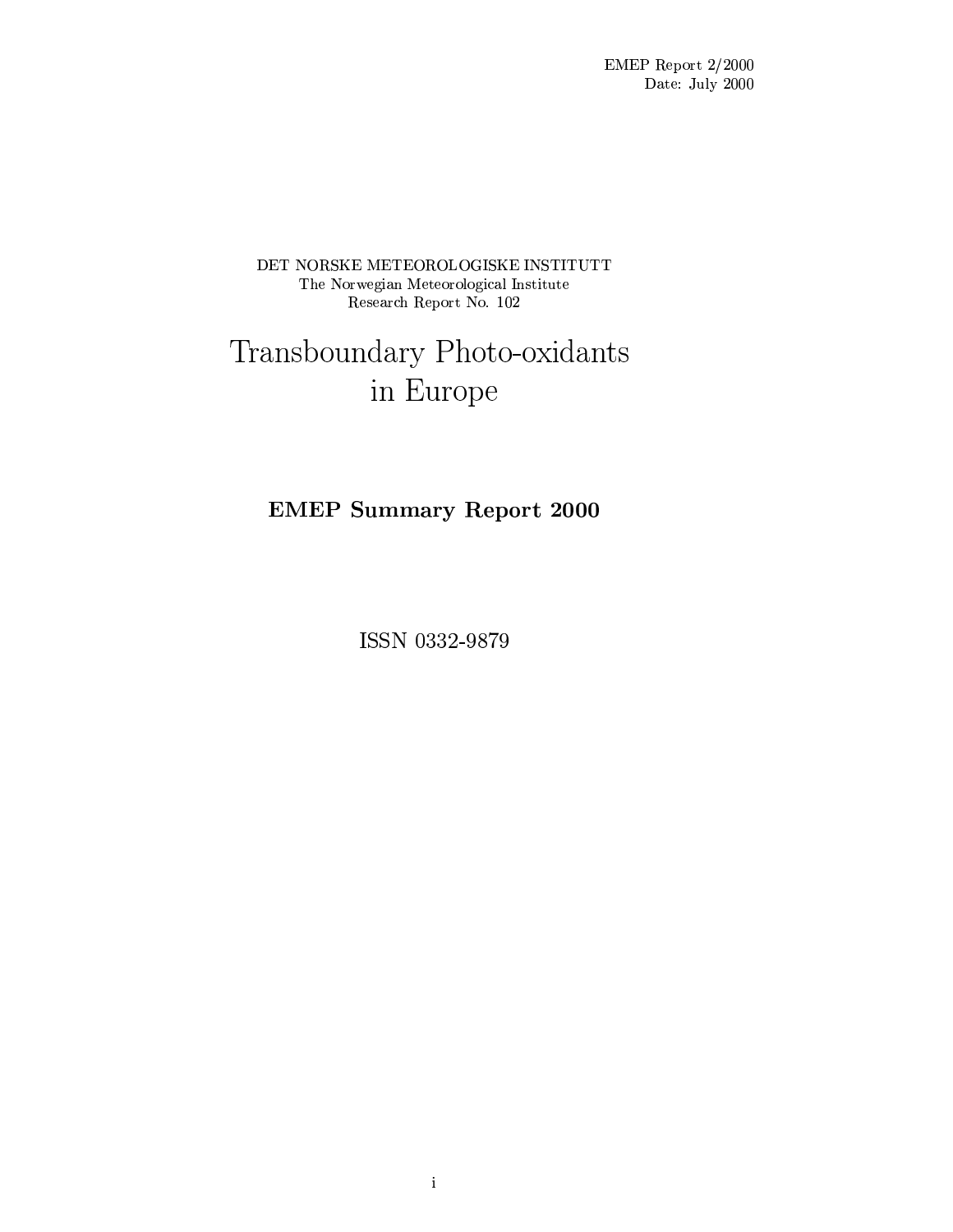$\,$ ii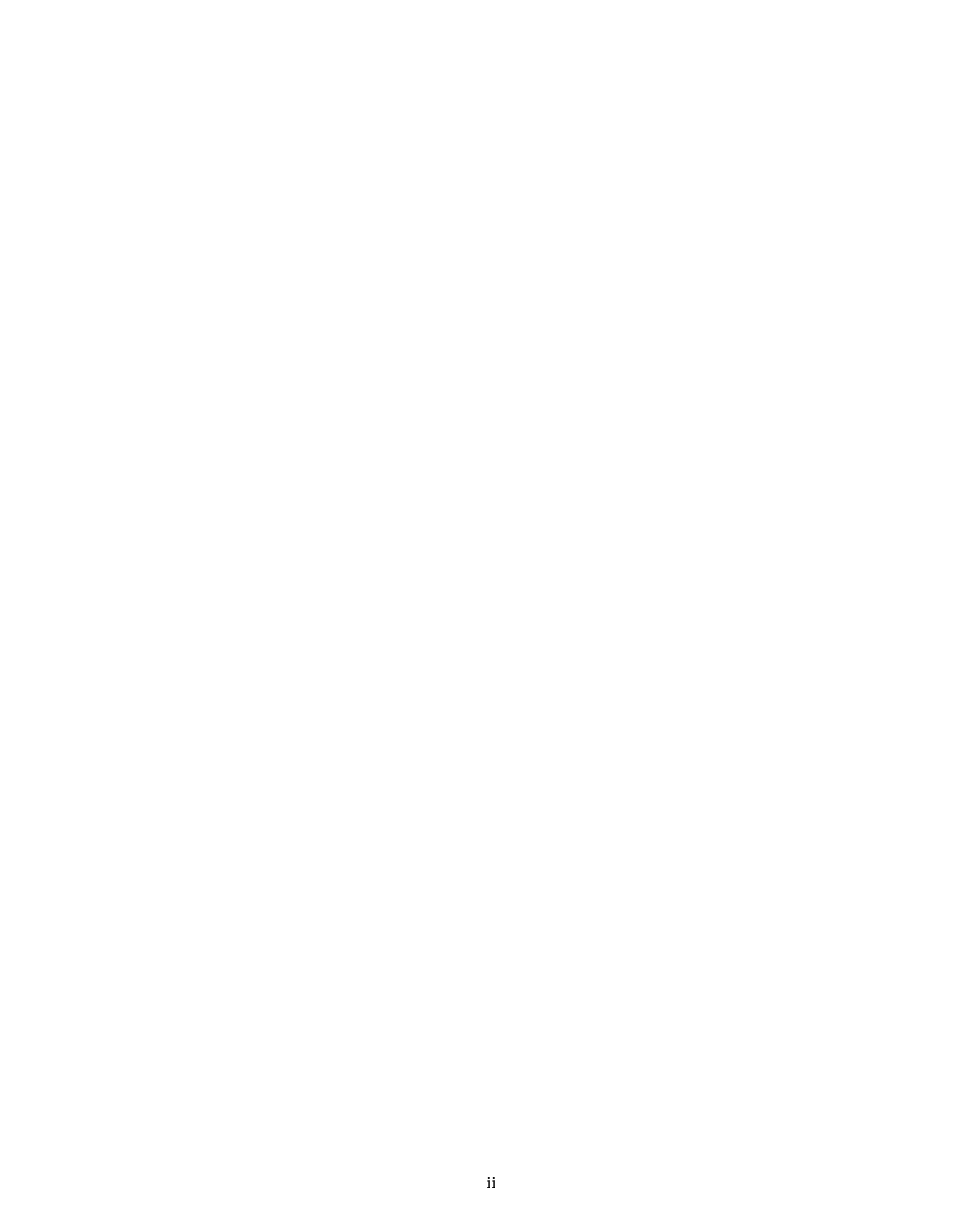## Contributers

This EMEP MSC-W report has been produced as a result of collaborations between the scientists and institutions shown below.

## $DNMI<sup>1</sup>$

Alf Grini, Jan Eiof Jonson, David Simpson, and Svetlana Tsyro

## $GMD<sup>2</sup>$

Steffen Unger

### $Melica<sup>3</sup>$

Yvonne Andersson-Sköld

## $\mathbf{NILU}^4$

Kevin Barrett, Anne-Gunn Hjellbrekke, Arne Semb and Sverre Solberg

## $SEIY<sup>5</sup>$

Lisa Emberson

### $\mathbf{U}.\mathbf{Bradford}^6$

Mike Ashmore

- 3. Melica, Gothenburg, Sweden
- 4. Norwegian Institute for Air Research (NILU), Kjeller, Norway
- 5. Stockholm Environment Institute at York, University of York, England
- 6. Dept. Environmental Science, University of Bradford, England

<sup>1.</sup> Norwegian Meteorological Institute (DNMI), Oslo, Norway

<sup>2.</sup> The Research Institute for Computer Architecture and Software Technology (FIRST) of the German National Research Centre for Information Technology  $(GMD)$ , Berlin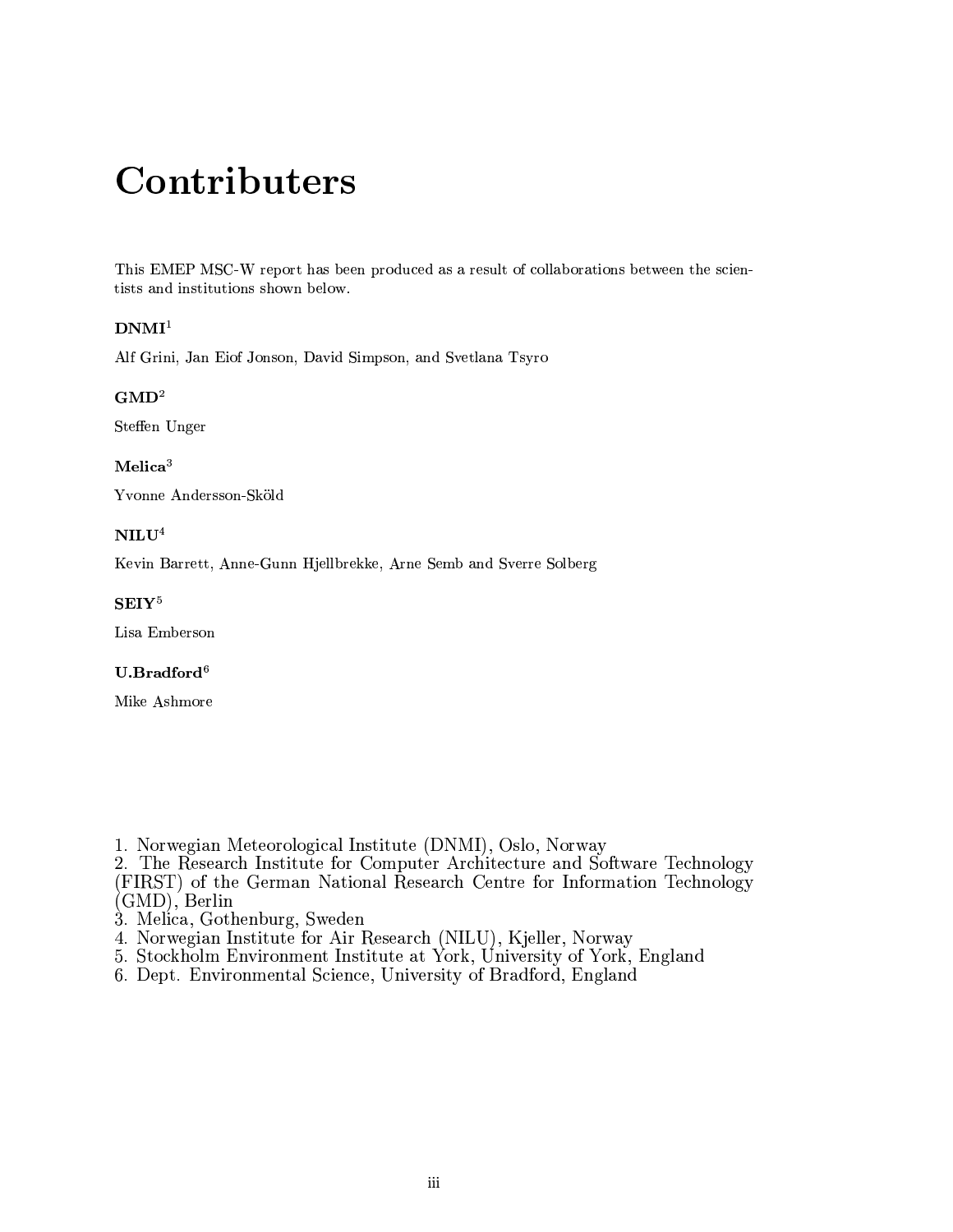$iv$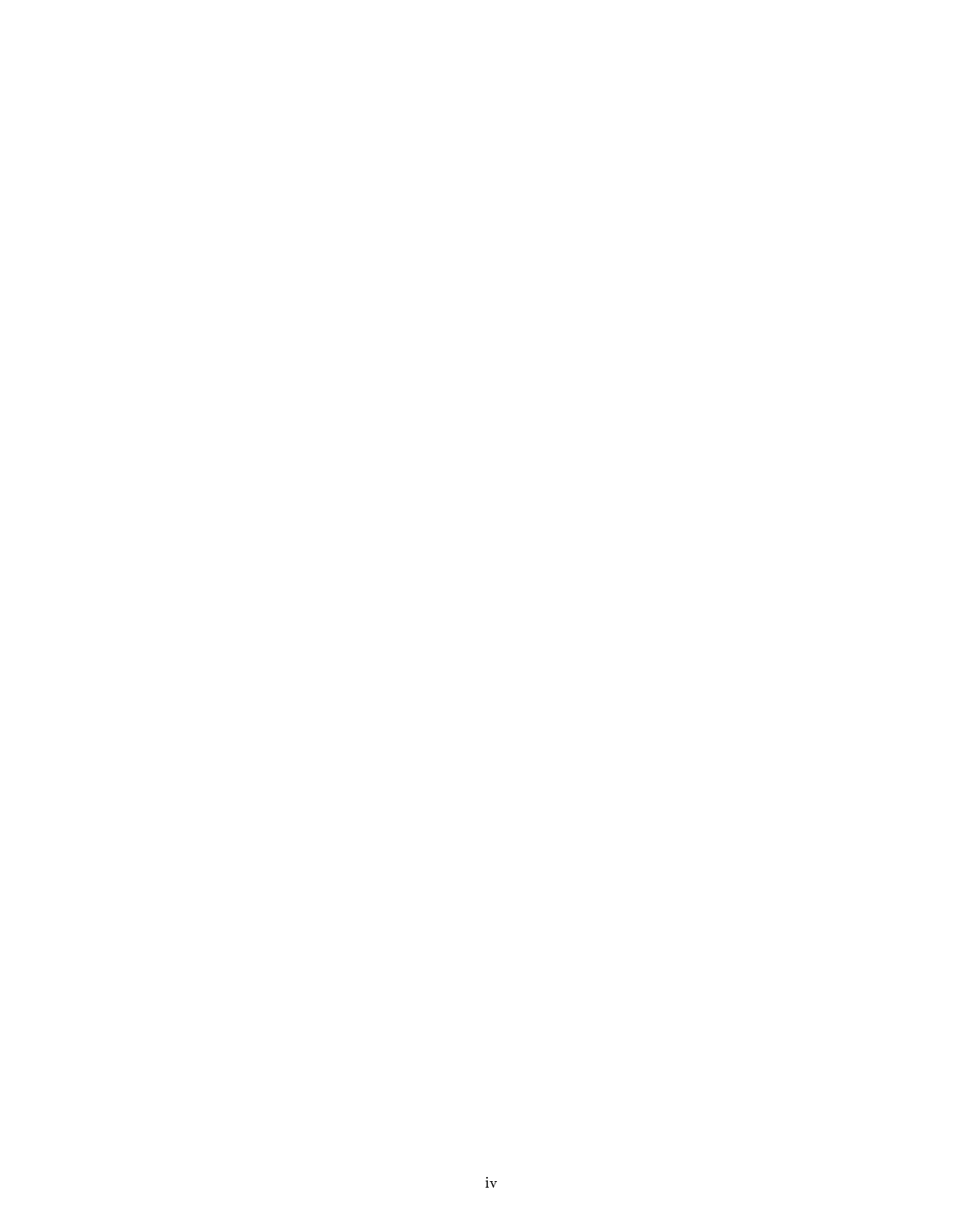## **Preface and Acknowledgements**

This report was prepared for presentation at the twenty-fourth session of the Steering Body to EMEP (Co-operative Programme for Monitoring and Evaluation of the Long Range Transmission of Air Pollutants in Europe). It provides an overview of modelling activities during 1999-2000, including summaries of ongoing work on ozone stomatal flux modelling, biogenic VOC simulations, sea-salt and NaCl modelling, and comparison of the models with VOC and CO from the EMEP measurement network. An updated 5-year average set of source-receptor calculations from the Lagrangian model is presented. A summary of the state of the ozone network is given, along with kriged maps of measured ozone spanning 1989-1998.

We present also an appendix with a country-by-country summary of emission reporting, measurement status (ozone and VOCs), and results of the source-receptor modelling.

The Research Institute for Computer Architecture and Software Technology (FIRST) of the German National Research Centre for Information Technology (GMD), Berlin, is thanked for continued support with the Eulerian models. The cooperations with the Finnish Meteorological Institute, Melica (Gothenburg), Norwegian Institute for Air Research (NILU), Stockholm Environment Institute at York, England (SEIY), University of Bradford, England, and the University of Oslo, Norway, are also gratefully acknowledged. Egil Støren and Vigdis Vestreng are thanked for the emission figures for the Appendix, as is Leonor Tarrasón for useful discussions.

Work on the analysis of VOC measurements and on the deposition module has been partly supported by the Nordic Council of Ministers. Work on the deposition module was also financed by the UK Department of the Environment, Transport and the Regions (DETR).

The calculations presented in this report depend strongly on the meteorological data obtained from the Numerical Weather Prediction Model of the Norwegian Meteorological Institute. The calculations presented here have been made possible by access to the CRAY T3E computer at the Norwegian University of Science and Technology (NTNU) in Trondheim, Norway.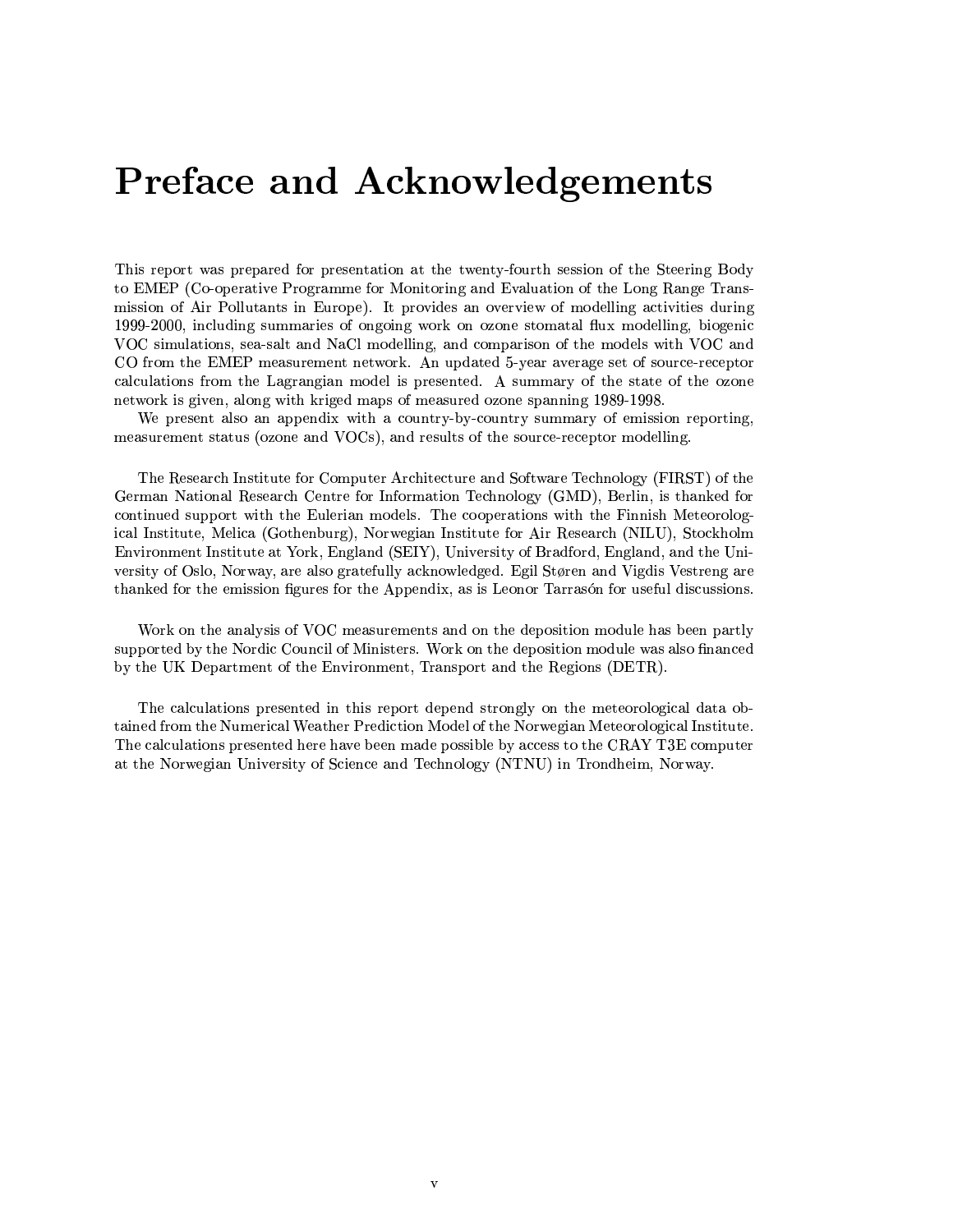$\overline{vi}$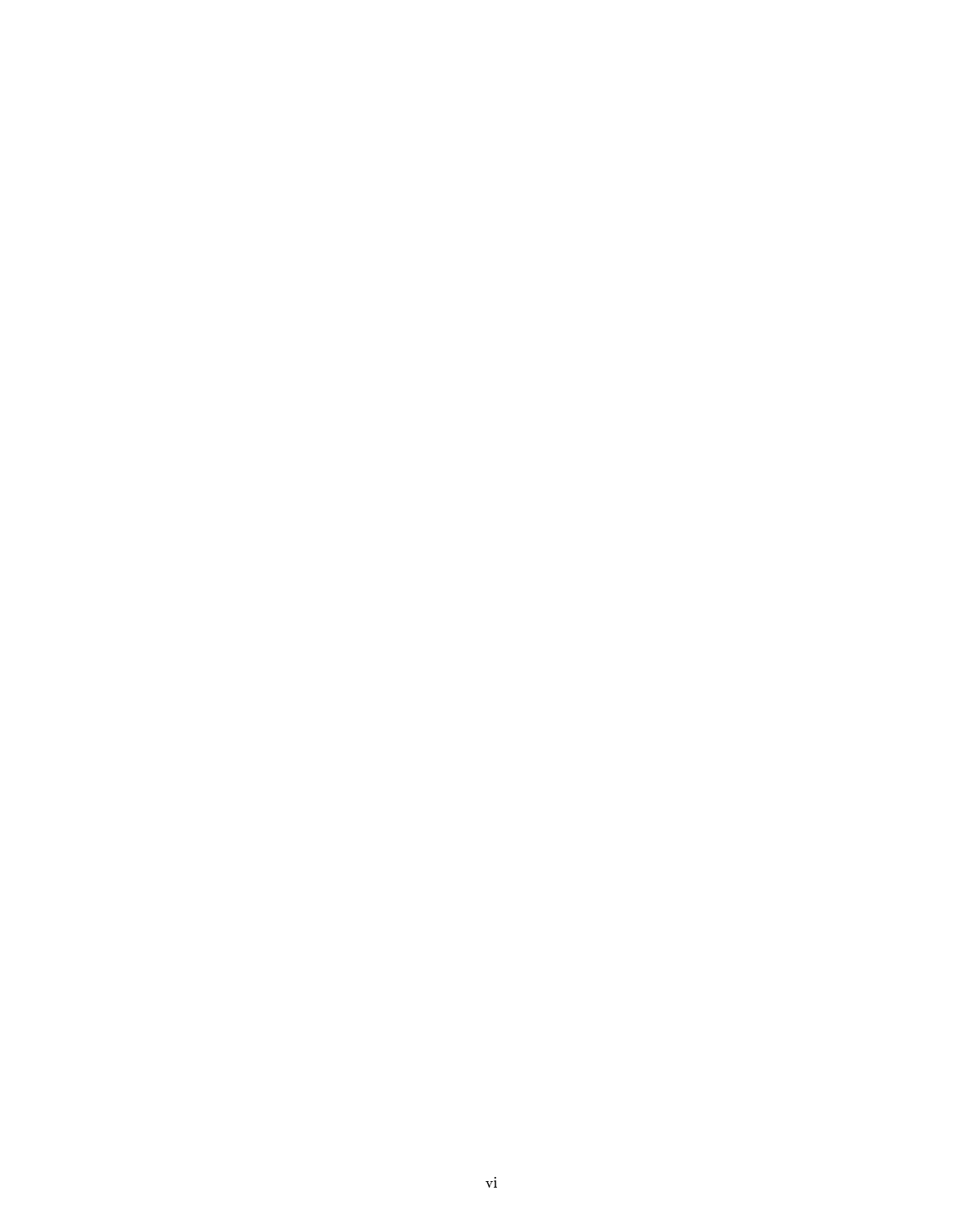# Contents

| Contributers<br>iii |                                                                                                                                                                                                                                                        |                                                                         |  |  |
|---------------------|--------------------------------------------------------------------------------------------------------------------------------------------------------------------------------------------------------------------------------------------------------|-------------------------------------------------------------------------|--|--|
|                     | Preface and Acknowledgements                                                                                                                                                                                                                           | V                                                                       |  |  |
| $\mathbf{1}$        | Introduction<br>Overview<br>1.1<br>1.2<br>$1.3\,$<br>1.4                                                                                                                                                                                               | $\mathbf{1}$<br>$\mathbf{1}$<br>$\overline{2}$<br>$\boldsymbol{2}$<br>3 |  |  |
| $\bf{2}$            | Ozone deposition and stomatal flux modelling<br>$2.1\,$<br>2.2<br>2.3<br>2.4<br>2.5                                                                                                                                                                    | $\overline{5}$<br>5<br>$\overline{5}$<br>$6\phantom{.0}$<br>8<br>8      |  |  |
| 3                   | Chemical descriptions of isoprene chemistry: influence on ozone<br>$3.1\,$<br>3.2<br>3.3<br>3.4                                                                                                                                                        | 11<br>-11                                                               |  |  |
| 4                   | Evaluation of the Eulerian and Lagrangian models by measurements of VOC<br>and CO.<br>4.1<br>4.2<br>Comparison between model calculations and measurements of VOC and CO<br>4.3<br>4.3.1<br>Hydrocarbons<br>4.3.2<br>4.3.3<br>4.4<br>4.5<br>4.6<br>4.7 | 19<br>19<br>19<br>19<br>20<br>23<br>-27                                 |  |  |
| 5                   | Long-term variations in ozone peak values 1989-1998<br>5.2<br>5.3<br>$5.4\,$                                                                                                                                                                           | 29<br>29<br>29<br>31<br>34                                              |  |  |
| 6                   | On the Distribution of Sea Salt and Sodium Nitrate Particles in Europe.<br>Introduction:<br>$6.1\,$<br>6.1.1<br>6.1.2                                                                                                                                  | 35<br>35<br>35<br>36                                                    |  |  |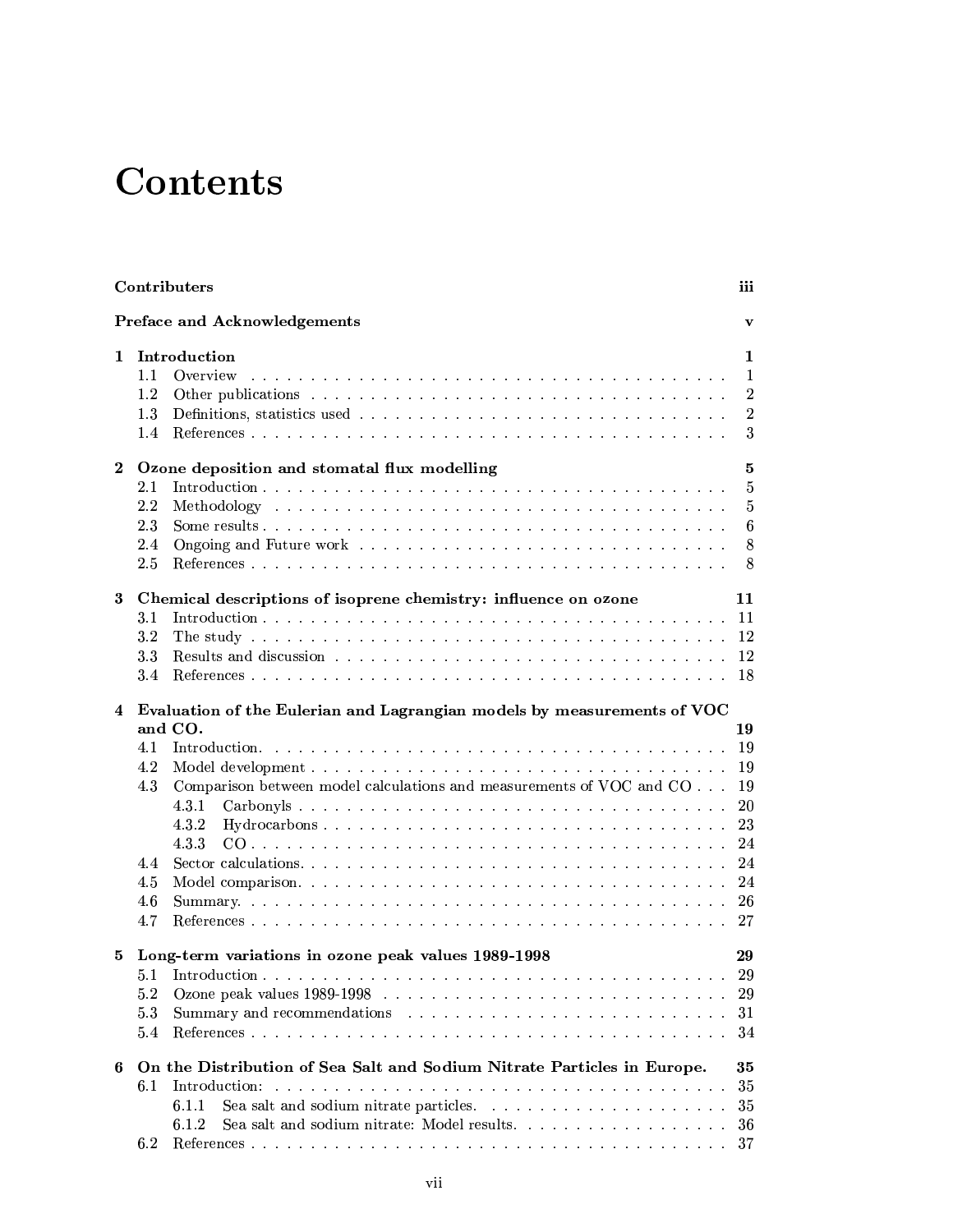| 7 Source-receptor calculations          | 43               |
|-----------------------------------------|------------------|
|                                         |                  |
| 7.2                                     |                  |
| 8 Towards a modular CTM system for EMEP | 53.              |
|                                         |                  |
|                                         |                  |
|                                         |                  |
| 9 Conclusions and outlook               | 57               |
| A Overview by Country                   | $\Delta \cdot 1$ |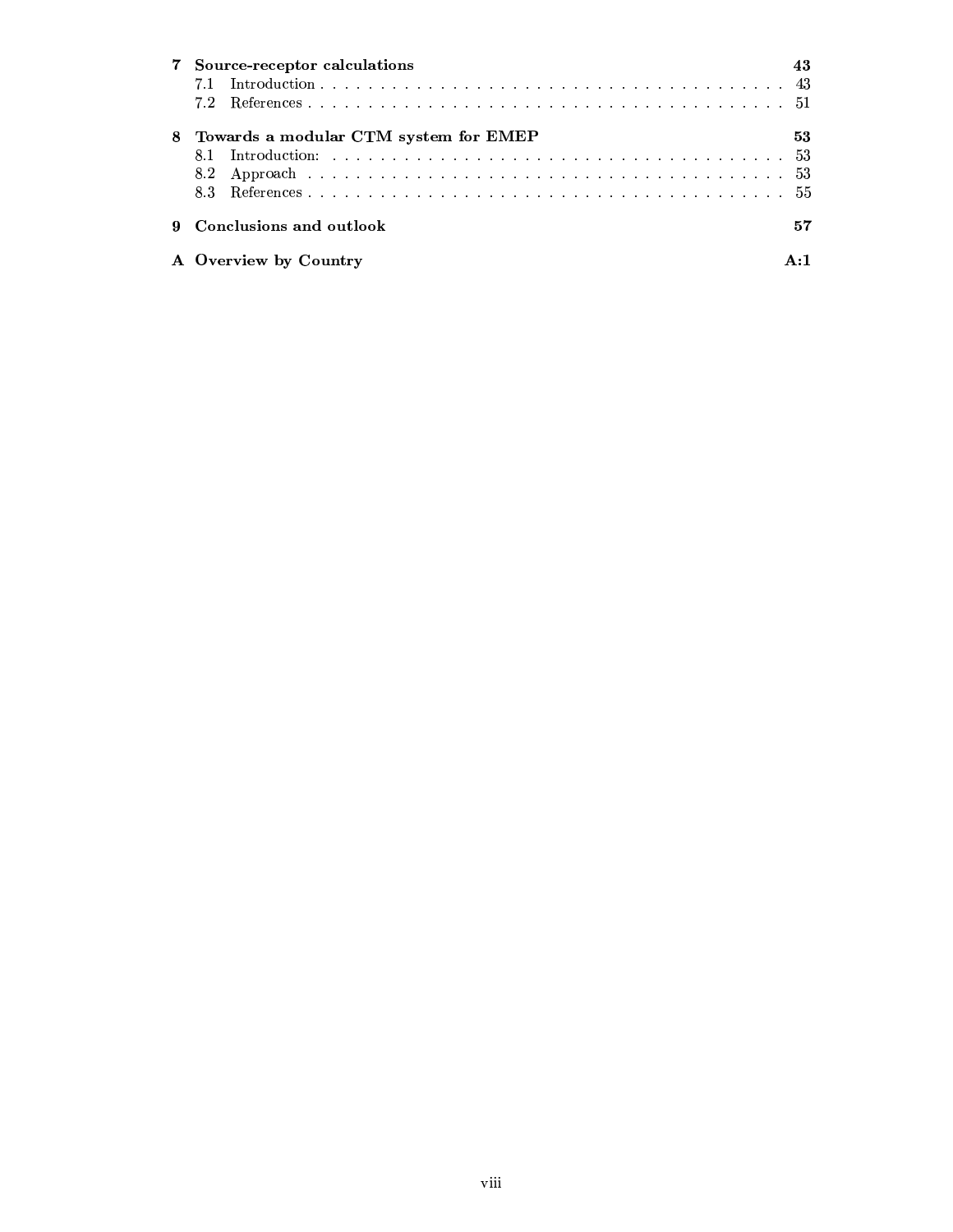## Chapter 1

## Introduction

#### $1.1$ Overview

This summary report for photochemical oxidants covers a number of topics related to the Lagrangian and Eulerian photo-oxidant models and their evaluation. We present in this report an overview of the last year's activities, giving main results and referring where possible to more detailed EMEP Notes or other publications. The main chapters cover a new deposition methodology to evaluate the stomatal flux of ozone, comparison runs for several isoprene chemistries, an evaluation of sea-salt and NaCl particles over Europe, source-receptor calculations, and evaluation of the models for VOC species and CO. A summary of the state of the ozone network is given, along with kriged maps of measured ozone spanning 1989-1998. Appendix A of this report presents a country-by-country summary of emission reporting, number of measurement stations (ozone and VOCs), and some results of the country-to-country modelling.

The Eulerian model is currently being extensively re-coded to "unify" the acidification, aerosol and ozone models, and indeed to develop a modular system at DNMI, so that pollutants and chemical schemes can be changed in an efficient and flexible manner. This work is briefly summarised in chapter 8.

The current summary report is thus very much an interim report, presenting ongoing work rather than finished products or significant new results. However, it will be seen that the Eulerian model is developing to cope with a number of new challenges, each of these requiring substantial investigations of basic science and technical possibilities.

A complete description of the EMEP oxidant models, and much of the data presented in this report, including the new source-receptor calculations, can be obtained as ASCII files from the EMEP web-site, http://www.emep.int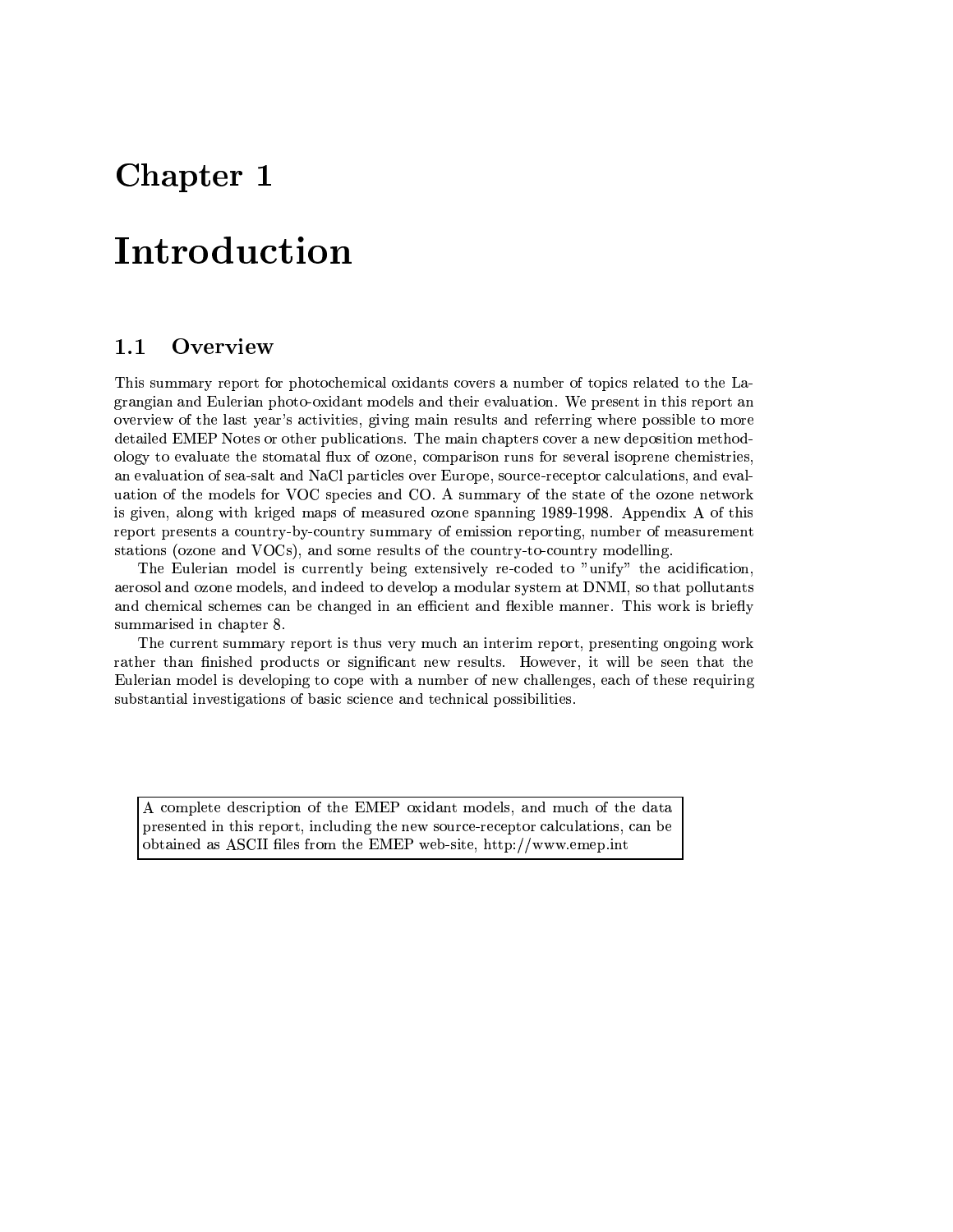#### $1.2$ Other publications

This photo-oxidant summary report accompanies EMEP Report 1/00 (EMEP MSC-W, 2000), which deals with the activities of MSC-W and CCC on acidification. A number of other reports and papers of relevance to oxidants and involving EMEP staff have become available in 1999/2000:

### Peer-reviewed

- Emberson, L., Ashmore, M.R., Cambridge, H.M., Simpson, D. and Tuovinen, J.P., 2000, Modelling stomatal ozone flux across Europe, Environ. Poll., 109, No. 3, 403-414.
- · Fowler, D., Cape, J.N., Coyle, M., Smith, R.I., Hjellbrekke, A.G., Simpson, D., Derwent, R.G., and Johnson, C.E., 1999, Modelling photochemical oxidant formation, transport, deposition and exposure of terrestrial ecosystems, Environ. Poll., 100, 43-55.
- Jonson, J.E., Tarrasón, L. and Sundet, J., 1999, Calculation of ozone and other pollutants for the summer 1996, Environ. Manag. Health, 10, 245-257.
- Jonson, J.E., Kylling, A., Berntsen, T.K., Isaksen, I.S.A., Zerefos, C.S. and Kourtidis, K., 2000, Chemical effects of UV fluctuations inferred from total ozone and tropospheric aerosol variations, J. Geophys. Res., 105, 14,561-14,574.
- Simpson, D. and Eliassen, A., 1999, Tackling multi-pollutant multi-effect problems an iterative approach, The Science of the Total Environment, 234, 43-58.

### Other

- Dye, C., Hayman, G.D., Possanzini, M., Nielsen, C., Oehme, M., 2000. CATOME Final Report, 2000. Contract No: ENV4-CT97-0416.
- Emberson, L., Simpson, D., Tuovinen, J.P., Ashmore, M.R. and Cambridge, H.M., 2000, Towards a model of ozone deposition and stomatal uptake over Europe, EMEP MSC-W Note 6/2000.
- Friedrich, R. and Reis, S., editor, 2000, Tropospheric Ozone Abatement. Developing efficient strategies for the reduction of ozone precursor emissions in Europe, Springer, Berlin, (contains "Regional modeling of tropospheric ozone", pp. 83-98, by D. Simpson and J.E. Jonson, and "Optimising regional ozone reduction strategies", pp. 99-120, by S. Reis, D. Simpson and R. Friedrich).
- Jonson, J.E., Tarrasón, L. and Bartnicki, J. 2000, Effects of international shipping on European pollution levels, EMEP MSC-W Note 5/2000.
- Monks, P., Lindskog, A., Scheel, H.E., Scuepbach, E., Solberg, S., Zanis, P., Apituley, A., Beekmann, M., Bonasoni, P., Coyle, M., DeMeur, D., Girgzdiene, R., Haszpra, L., Klasinc, L., Roemer, M., Simmonds, P., 1999. Observations and origin of a spring ozone maximum. In: Lindskog, A., Beekmann, M., Builtjes, P., Monks, P., Roemer, M., Schuepbach, E., Solberg, S. (eds.). TOR-2 Annual report 1998, pp. 17-59, EUROTRAC-2, ISS, GSF-Forschungszentrum fur Umwelt und GesundheitGmbH, Munchen, Germany. (Also printed by: Monks, P.S., 2000, A review of the observations and origins of the spring ozone maximum. Atmos. Envir., 34 (21), 3545-3565.)
- Solberg, S., 1999. Photochemical processes in the troposphere as studied by model calculations. A contribution to TOR2. In: Lindskog, A., Beekmann, M., Builtjes, P., Monks, P., Roemer, M., Schuepbach, E., Solberg, S. (eds.). TOR-2 Annual report 1998, pp. 149-152, EUROTRAC-2, ISS, GSF-Forschungszentrum fur Umwelt und Gesundheit GmbH, Munchen, Germany.

#### $1.3$ Definitions, statistics used

The basic units used throughout this report are ppb  $(1 \text{ ppb} = 1 \text{ part})$  per billion by volume) or ppm (1 ppm = 1000 ppb). At 20 $\degree$ C and 1013 mb pressure, 1 ppb ozone is equivalent to  $2.00 \ \mu gm^{-3}$ .

A number of statistics have been used to describe the distribution of ozone within each grid square:

**Mean of Daily Max. Ozone** - First we evaluate the maximum modelled concentration for each day, then we take the 6-monthly mean of these values, over the 6-month period 1 April - 30 September.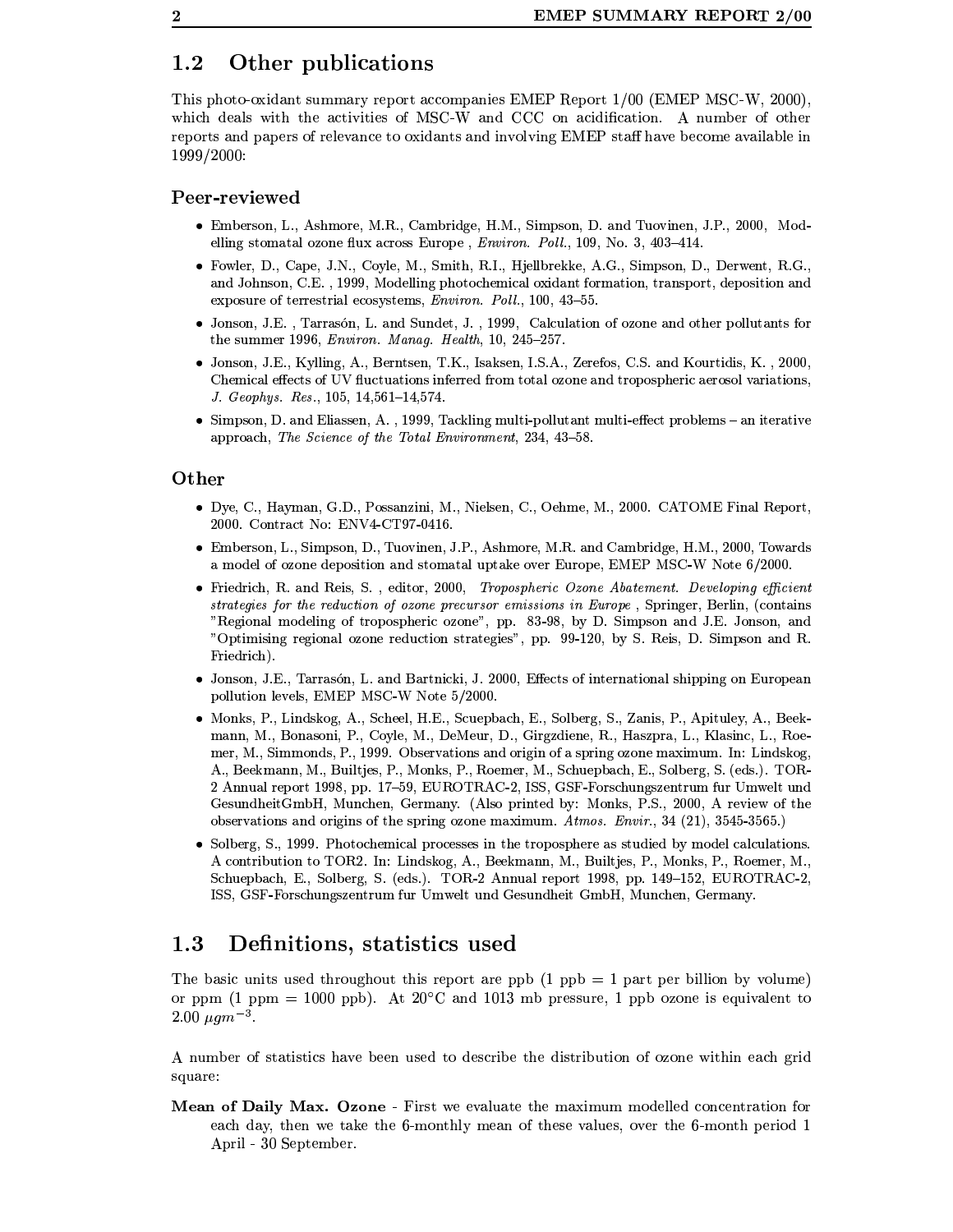- **AOT40** the accumulated amount of ozone over the threshold value of 40 ppb, i.e.  $AOT40 = \int max(O_3 - 40ppb, 0.0) dt$  where the max function ensures that only ozone values exceeding 40 ppb are included. The integral is taken over time, namely – the growing season as defined at the Bern and Kuopio critical level workshops (Fuhrer and Achermann, 1994, Kärenlampi and Skärby, 1996). For crops and natural vegetation AOT40 is taken over 3 months (May-July), which we denote  $\mathbf{A}\mathbf{O}\mathbf{T}\mathbf{40}_c$ . For forests a six month period is used (April-September), denoted  $\mathbf{AOT40}_f$ . In both cases only daylight hours are included.
- AOT60 the accumulated amount of ozone over the threshold value of 60 ppb, i.e.  $AOT60 = \int max(O_3 - 60ppb, 0.0) dt$  - in this case, the integral is taken over 6 months, and only daytime ozone included.

As the Lagrangian model does not work with hourly averages, but rather gives values of calculated ozone at 0, 6, 12 and 18 GMT each day, some approximations are necessary to compare with true 1-hour and AOT-type guidelines. We generally assume that each output value of the model corresponds to an hourly value. The daytime-average required for AOT values is simply obtained from the 12 and 18 GMT values, assuming each value is representative of a 6-hour average. This procedure introduces only moderate errors for AOT40 (see Malik et al., 1996), but is obviously less accurate for AOT60.

The AOT40 levels reflect interest in long-term ozone exposure which is considered important for vegetation - critical levels of 3 000 ppb.h have been suggested for crops and natural vegetation, and 10 000 ppb.h for forests (Kärenlampi and Skärby, 1996).

The AOT60 measure reflects the revised WHO guidelines which sets 120  $\mu g m^{-3}$  (60 ppb) as an 8-hour moving average. The UN-ECE workshop on 'health effects of ozone and nitrogen oxides in an integrated assessment of air pollution' (UN-ECE, 1997) agreed that a simple statistic such as AOT60 could be used as a preliminary indication of ozone levels above the recommended WHO guideline for integrated assessment modelling purposes. The justification for this is that AOT60 is a statistic which incorporates both the amount of ozone above 60 ppb and the frequency of exceedance, both of which are known to be important. However, it is clear that this statistic cannot be directly coupled to health impact assessments. (In any case, the EMEP models are not designed for calculating ozone exposure inside urban areas, which would be required for any meaningful health-risk assessment.)

It should be noted though that AOT values are very sensitive to systematic biases in both modelled and observed data (especially when ozone concentrations lie just below or above the threshold limits). Simpson et al.  $(1998)$  showed that a 10% uncertainty in measured hourly ozone can lead to differences of typically 100% and 200% (for one site 1000%) in AOT40 and AOT60 respectively. In an analysis of 8 sites for 1994-1996, Tuovinen (2000) found that  $x\%$ uncertainties in the mean concentration lead to uncertainties of 2-10 times  $x\%$  in AOT40. Problems are greatest for those areas where ambient ozone levels lie often below, but close to the thresholds, so that even small uncertainties in ozone concentration may lead to this threshold being crossed or not.

#### References  $1.4\,$

- EMEP MSC-W, 2000, Transboundary acid deposition in Europe. EMEP summary report 2000, EMEP Report 1/2000, The Norwegian Meteorological Institute, Oslo, Norway.
- Fuhrer, J. and Achermann, B., editors, UN-ECE Workshop on critical levels for ozone, 1-4 November 1993, Bern. Swiss Federal Research Station for Agricultural Chemistry, 1994.
- Kärenlampi, L. and Skärby, L., editors, Critical Levels for Ozone in Europe: Testing and Finalising the Concepts. University of Kuopio, Department of Ecology and Environmental Science, 1996, 15-17 April 1996, Kuopio, Finland.
- Malik, S., Simpson, D., Hjellbrekke, A.-G., and ApSimon, H., 1996, Photochemical model calculations over Europe for summer 1990. Model results and comparison with observations, Norwegian Meteorological Institute, Oslo, Norway, EMEP MSC-W Report 2/96.
- Simpson, D., Altenstedt, J., and Hjellbrekke, A.G., 1998, The Lagrangian oxidant model: status and multi-annual evaluation, In EMEP MSC-W Report 2/98, Part I Transboundary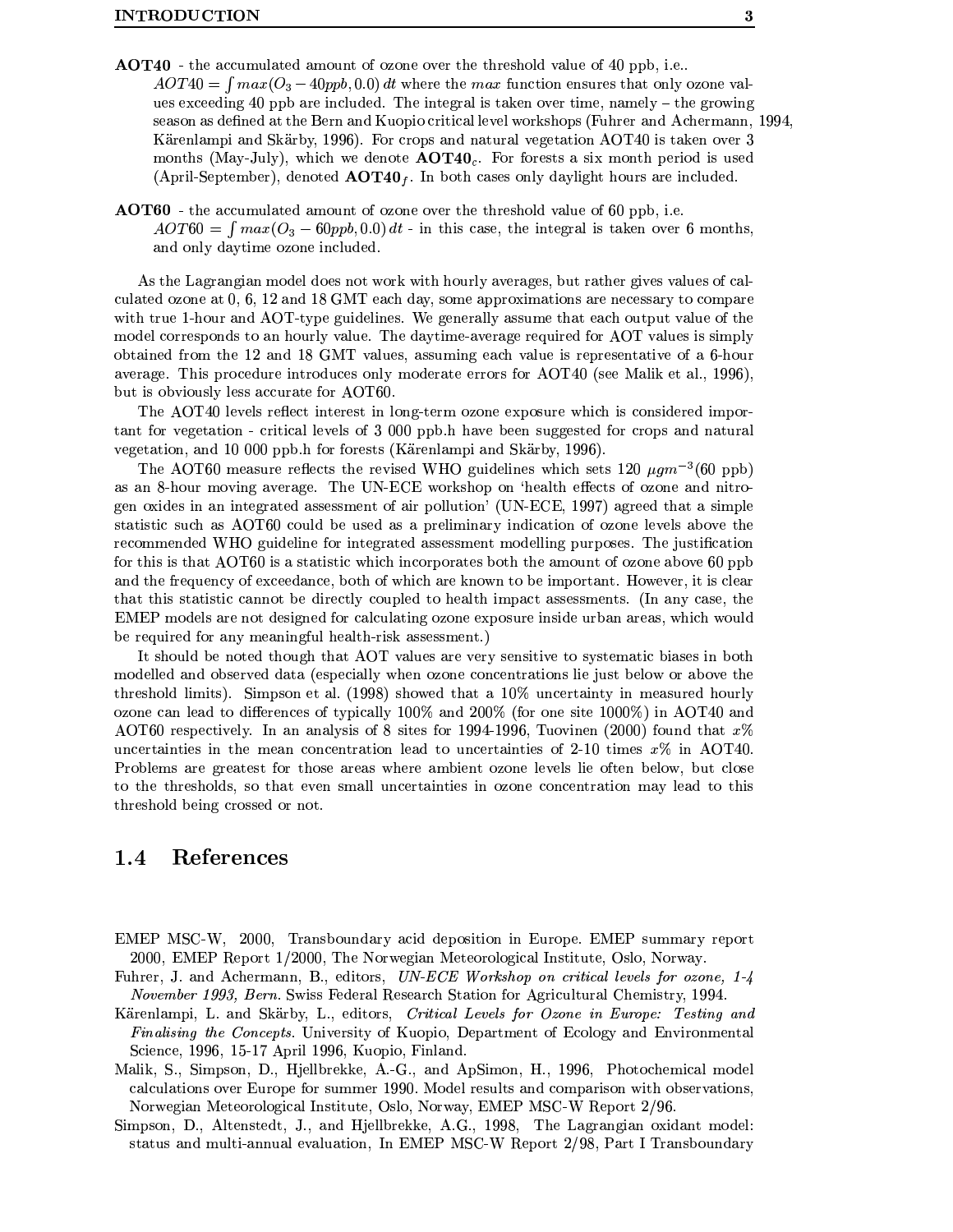photooxidant air pollution in Europe. Calculations of tropospheric ozone and comparison with observations. Norwegian Meteorological Institute, Oslo, Norway.

- Tuovinen, J.-P., 2000, Assessing vegetation exposure to ozone: some properties of the AOT40 index and modifications by deposition modelling, *Environmental Pollution*, 109, 361-372.
- UN-ECE, 1997, Health Effects of Ozone and Nitrogen Oxides in an Integrated Assessment of Air Pollution, Proceedings of an International workshop, 10-12 June 1996, Eastbourne, United Kingdom.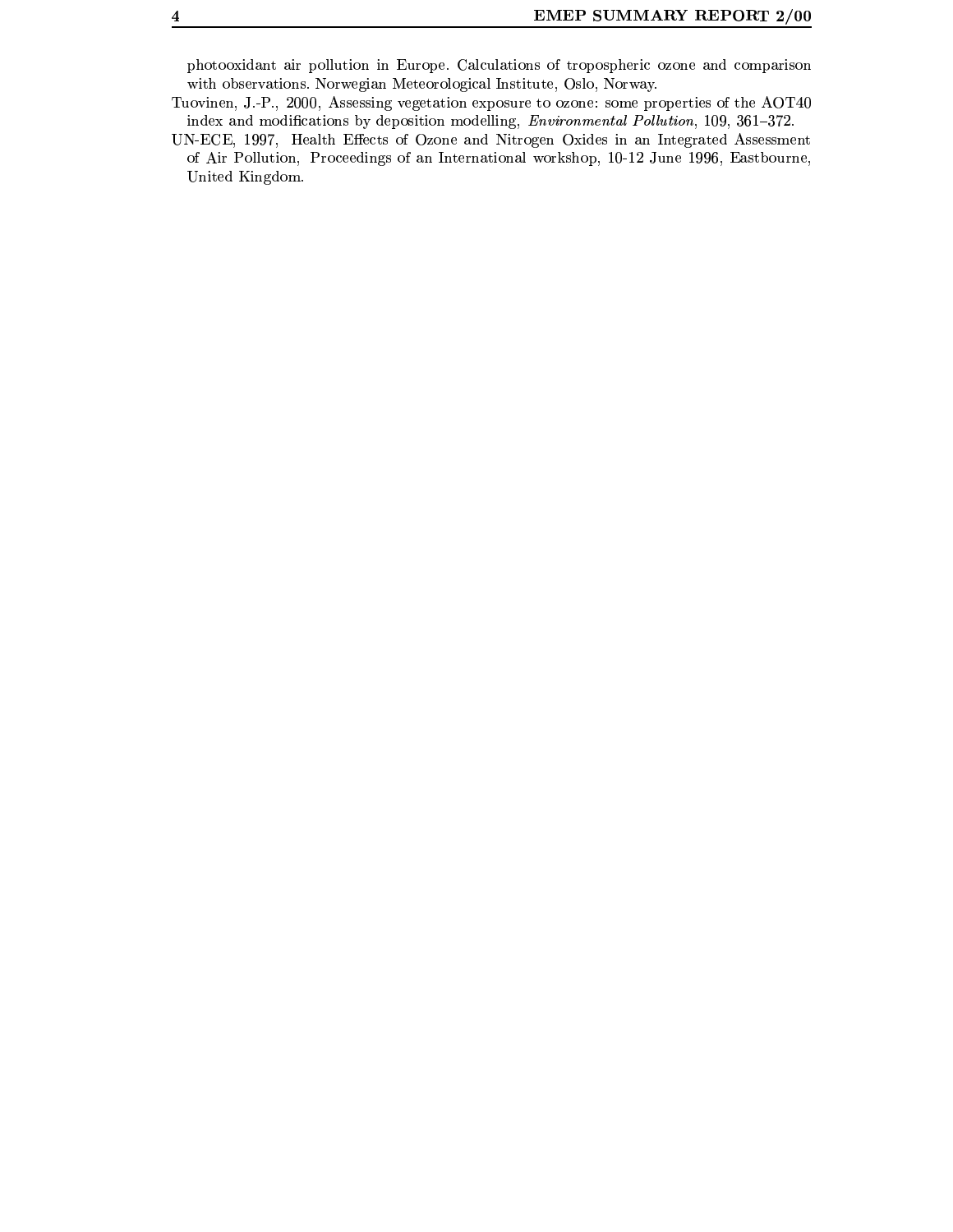## Chapter 2

# Ozone deposition and stomatal flux modelling

David Simpson, Lisa Emberson, Juha-Pekka Tuovinen and Mike Ashmore

#### $2.1$ Introduction

A new ozone deposition model has been developed for use within the EMEP photochemical model, intended to calculate ozone uptake into different vegetation classes as well as ozone loss from the planetary boundary layer.

This model differs from other deposition schemes through the use of a detailed stomatal conductance model that is used to evaluate the stomatal component of total ozone deposition. The stomatal component constitutes a significant proportion of total ozone deposition especially during the summer daylight periods when vegetation is most physiologically active. The calculation of this stomatal component of ozone flux is of special significance since it is widely recognised as an important determinant of ozone impacts to vegetation, and as such is more easily applicable to impacts studies than the AOT40 concept of level-I. The use of such flux-based approaches has been identified as an option for the future establishment of Level II ozone critical levels (Fuhrer and Achermann, 1999). The development of such methods should enable future assessments of the actual damage caused by ozone to vegetation and subsequently provide the techniques to perform associated economic assessments of impacts such as losses of crop yields forest productivity.

This latest version of this model is described in detail in EMEP Note 6/2000 (Emberson et al., 2000a), and builds upon earlier work reported in for example Emberson et al. (1996, 2000b) and Brown et al. (1996). The model has been parameterised for all surfaces i.e. vegetated and non-vegetated so that it can be applied across Europe. This model is still under development, but with one major exception (soil water treatment, see below), the methodology is essentially ready for use. Indeed, comparisons with available measurements have reassuring results although some matters remain to be understood (Emberson et al., 2000a, Tuovinen et al., 1999). One major task remains which is not methodological - that of establishing good databases to define the spatial and temporal variation of leaf area index, but for the comparison performed so far we have used default or local vegetation parameters.

#### $2.2$ Methodology

The basic calculation of deposition velocity uses a standard 3-resistance approach:

$$
V_g(z_{ref}) = \frac{1}{R_a(z_{ref}, z_0) + R_b + R_c}
$$
\n(2.1)

where

 $R_a(z_{ref}, z_0)$  (s m<sup>-1</sup>) is the aerodynamic resistance between  $z_{ref}$  and the top of the vegetation canopy (formally,  $d + z_0$ )

 $R_b$ (s m<sup>-1</sup>) is the quasi-laminar layer resistance to ozone,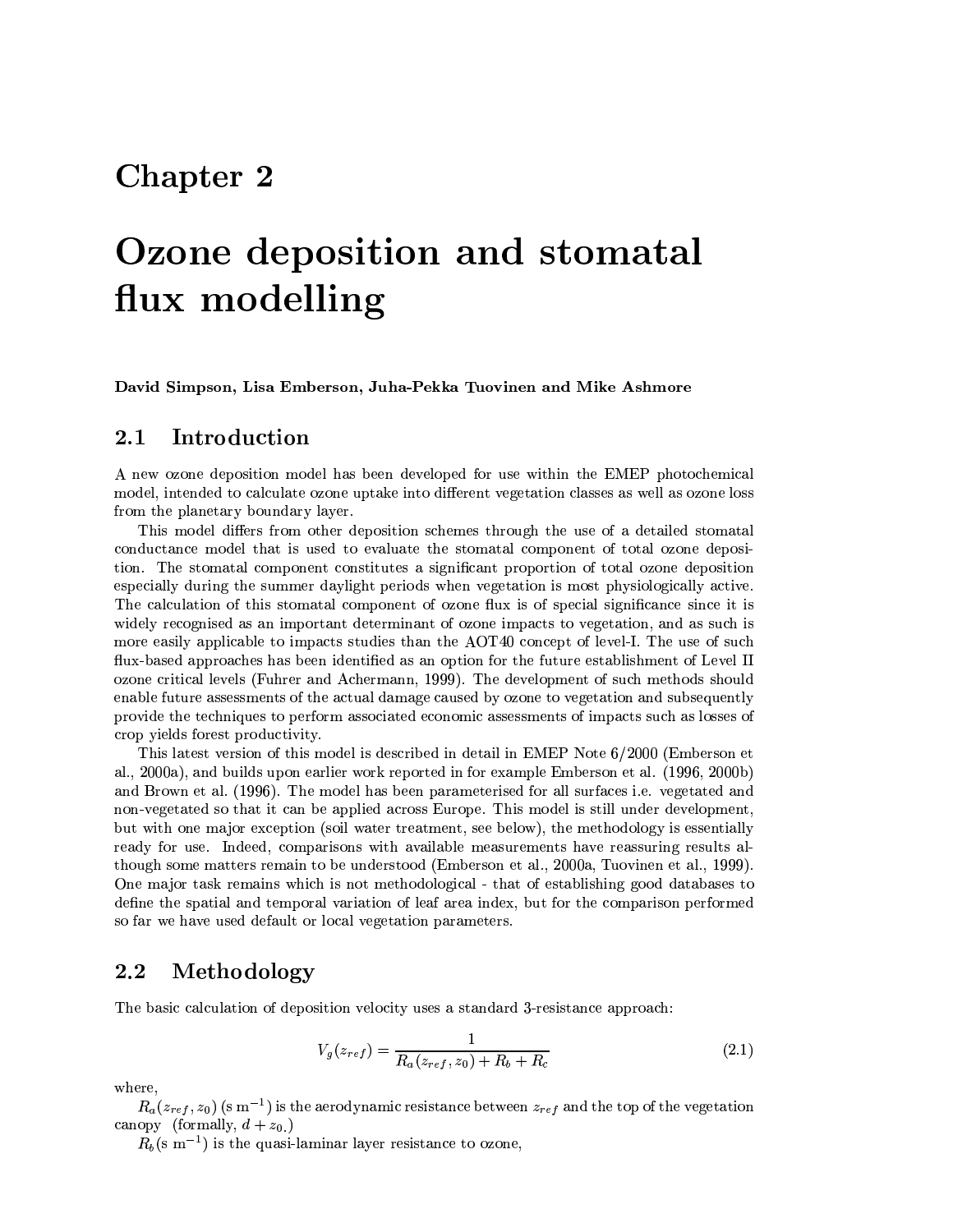$R_c$ (s m<sup>-1</sup>) is the surface (canopy) resistance to ozone.

Since we are interested in estimating the deposition flux to several different land-use types within each grid square, we need to evaluate all the resistance terms of eqn.  $(2.1)$  for each land-use type, similar to the an approach implemented in the EMEP acid deposition models (Seland et al., 1995, Jakobsen et al., 1997).

Further details of the  $R_a$  and  $R_b$  terms will not be given here (see Emberson et al., 2000a). The formula used for  $R_c$  is:

$$
R_c = \frac{1}{\frac{LAI}{R_{sto}} + \frac{SAI}{R_{ext}} + \frac{1}{R_{inc} + R_{gs}}}
$$
\n
$$
\tag{2.2}
$$

where,

LAI is the leaf-area index  $(m^2,$  one sided),

SAI is a surface area index  $(m^2, 0.5 \leq SAI \leq LAI)$ .

 $R_{sto}$  is the stomatal resistance

 $R_{ext}$  is the external leaf-resistance (cuticle+surface)

 $R_{inc}$  is the in-canopy resistance, modelled as 14  $SAI.h/u_*$ 

 $R_{gs}$  is the ground surface resistance (soil or other ground cover, e.g. moss)

Derivation of the land-cover specific stomatal resistance component of ozone flux is calculated as described previously in Emberson et al. (2000b):

## $1/R_{sto} = g_{max}.g_{age}. \max(g_{min}, g_{light}.g_{temp}.g_{VPD}.g_{SWP})$

Where  $g_{max}$  is the maximum stomatal conductance in units of mmol O<sub>3</sub> m<sup>-2</sup> s<sup>-1</sup> expressed on a projected leaf/needle area basis;  $g_{age}$  is the relative g determined by leaf/needle age. For the needle bearing vegetation groups  $g_{age}$  is calculated as a function of the seasonal variation in the proportion of current to older needles and associated variability in needle conductance.  $g_{min}$ is the minimum daytime stomatal conductance observed under field conditions.  $g_{light}$  is the relative  $g$  determined by irradiance which is calculated for the canopy using the canopy radiative transfer model described by Norman (1982).  $g_{temp}$  is the relative g determined by temperature;  $g_{VPD}$  is the relative g determined by the leaf-to-air vapour pressure deficit (VPD) and  $g_{SWP}$ is the relative g determined by the soil water potential  $(SWP)$ , (related to soil moisture deficit, SMD). Relative g factors are expressed on a scale of 0-1 and used to modify  $g_{max}$ .

#### 2.3 Some results

Emberson et al. (2000a) and Tuovinen et al. (1999) have presented an extensive range of results and evaluations for this deposition module. Here we present just a few examples of these results to illustrate the variation in deposition velocities obtained with the new methods. As in the above reports, these preliminary calculations assume  $g_{SWP} = 1$  and cloud-free conditions, so the calculations are for comparison with observations under similar conditions.

Figures 2.1-2.2 shows the diurnal variation (monthly-average) in deposition velocity (here calculated for a height of 3 m above the vegetation) calculated for a deciduous forest and for semi-natural vegetation (moorlands, heathlands) in Switzerland. These results are shown for 4 equally-spaced months throughout the year, centered around the month with greatest Vg values. These plots also show the percentage of the ozone flux which is stomatal, illustrating the large variation in this important pathway's importance.

As an illustration of the possible effect of SMD on the calculations, we present some new results made with the 1998 meteorological data-set prepared and evaluated by Sandnes-Lenschow and Tsyro (2000). Figure 2.3 shows the calculated deposition velocity for a location in Portugal, both with and without modelling of SMD. In this case the SMD was modelled using the modified Thornthwaite methodology of Mintz and Walker (1993). As well as clearly showing the possible importance of SMD modelling for such locations, this figure is also interesting in showing that even without SMD effects, ozone deposition velocities are substantially reduced from around 12 noon onwards. This is caused by the significant vapour-pressure deficits also associated with hot climates, so that stomatal-closure occurs anyhow from mid-day onwards. This behaviour contrasts strongly with that found further north (not shown), where deposition velocities peak around noon and have a symmetrical distribution.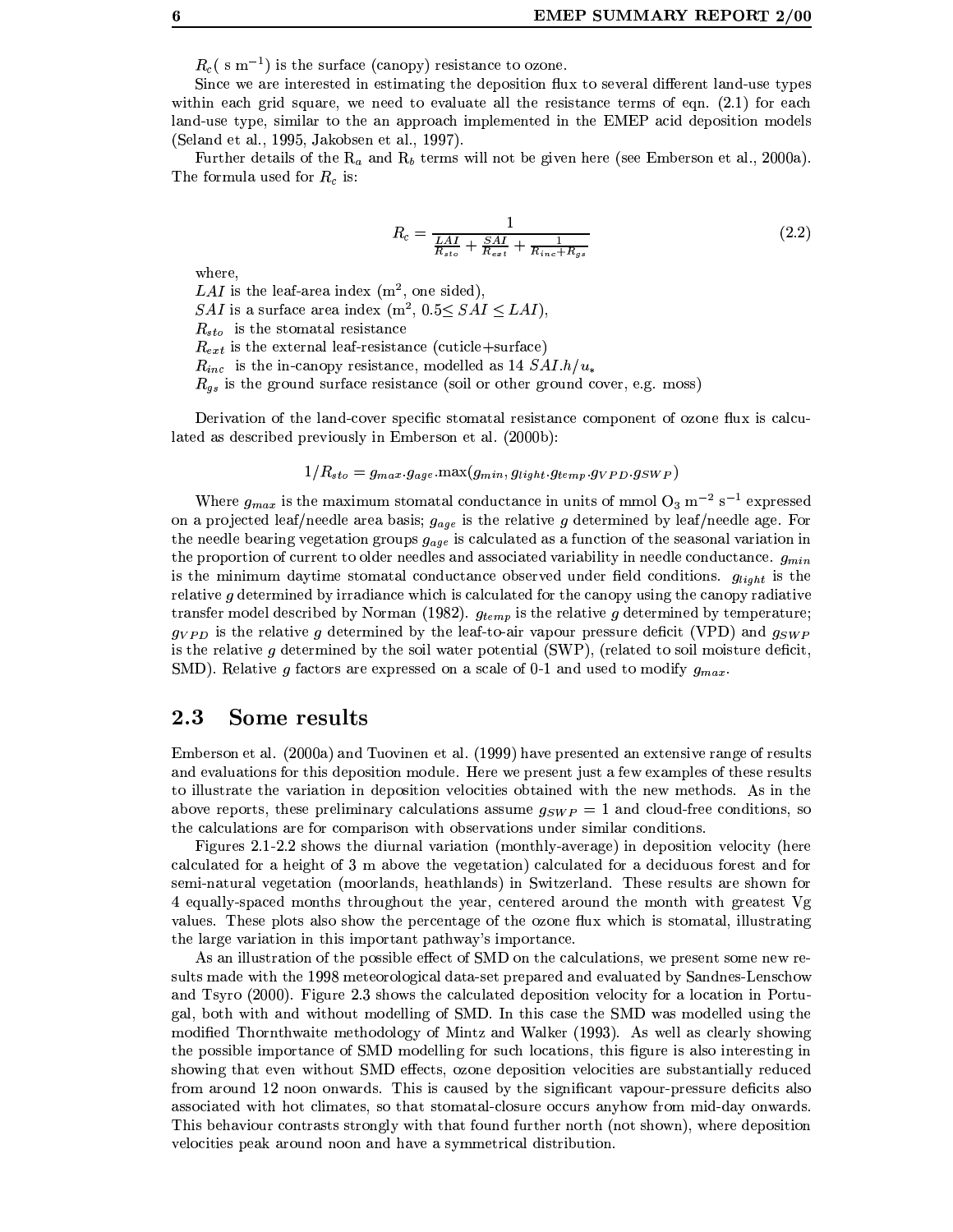

Figure 2.1: Diurnal variation in mean deposition velocity (left) and the percentage of stomatal contribution (right), calculated as monthly averages for 1997. Calculations for deciduous forest for a location in Switzerland, assuming  $g_{SWP} = 1$  and cloud-free conditions.



Figure 2.2: As Fig. 2.1 but for semi-natural vegetation (moorlands/heathlands).



Figure 2.3: Diurnal variation of deposition velocity for a site in Portugal, for July 1998. Calculations with and without preliminary SMD effect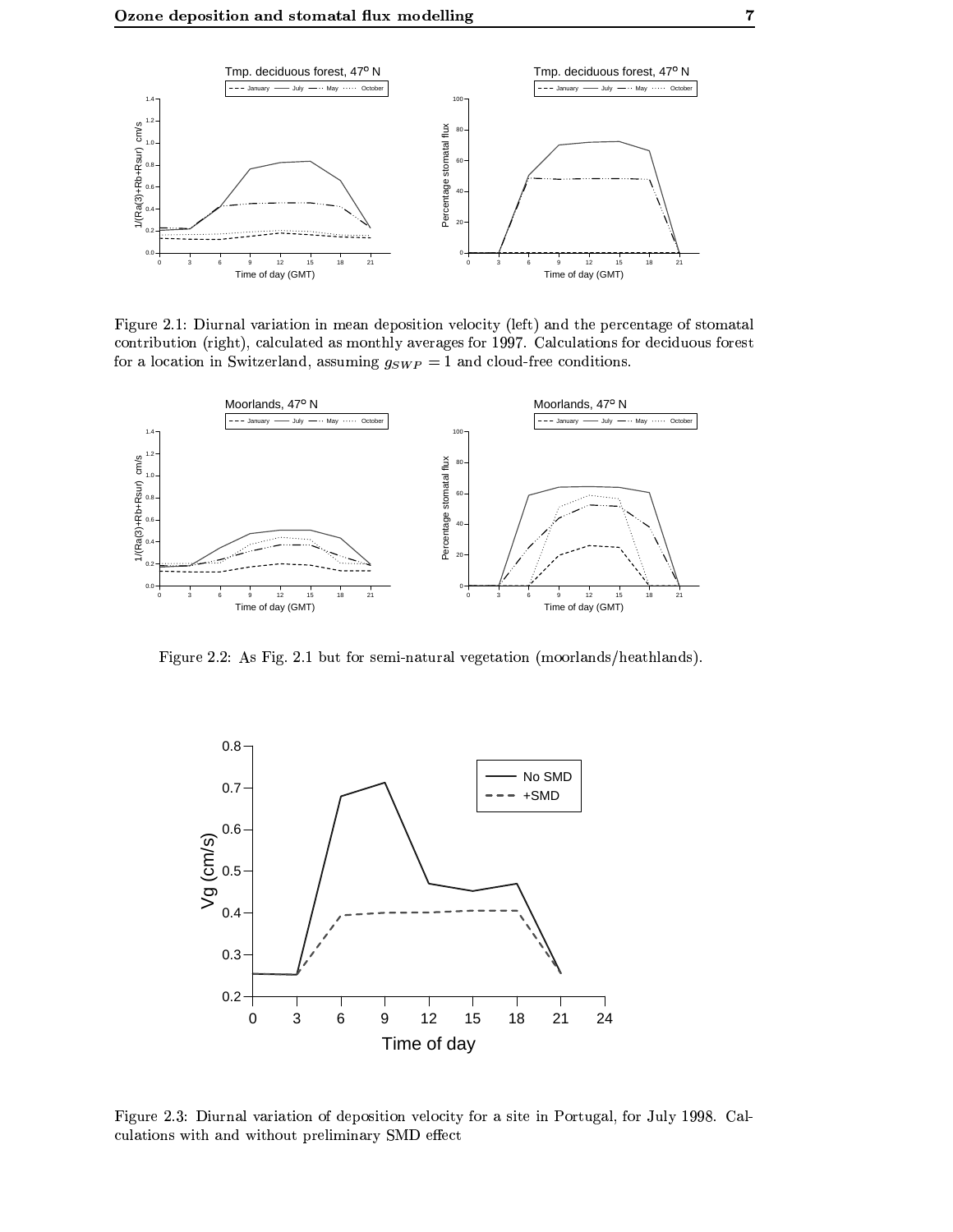#### 2.4 **Ongoing and Future work**

The main work which is taking place or planned and which should significantly improve the usage of the deposition module for European applications includes:

- Inclusion of soil-moisture methodology. As noted above, one major question which still remains is how to deal with soil moisture. In southern parts of Europe especially (but also sometimes in northern Europe), the effects of dry weather and drought can have dramatic consequences on vegetation and stomatal uptake, the latter being severely restricted to prevent water-loss. This stomatal closure will frequently protect the plant from high ozone concentrations which are often associated with the dry sunny weather. A significant exception here is irrigated crops, where the irrigation designed to improve plant growth may encourage uptake of elevated ozone concentrations and hence cause unforeseen damage. Although clearly important, the prediction of soil moisture deficits (SMDs) poses special challenges for a number of reasons. Such predictions are very sensitive to the assumed soil characteristics, to the accuracy of the rainfall data from the NWP model, and to the accuracy of any scheme to predict evapotranspiration. Although it is straightforward to build a set of model equations to describe SMD, it is very difficult to evaluate these predictions against the real world. A lot of work has been done on this part of the model, but at the present stage the choice of scheme is still open, and the options range from a very simple parameterisation (seasonal, climatological factors) to monthly or daily modelling of SMD.
- Improved land-use data-bases. The current databases of the Stockholm Environmental Institute which have been used in say Emberson et al. (2000b) have very great detail in the number of vegetation categories and their spatial resolution. However, in common with other similar data-bases the information concerns areal coverage rather than biomass. The main improvement which could be made would then be to include some description of LAI variations as well as areal coverage of vegetation. Possibilities range from rather simple approaches (e.g. LAI as a function of latitude) to detailed satellite-derived databases.

#### 2.5 References

- Brown, M.J., Hall, J.R., Dykel, H.M., Ashmore, M.R., Emberson, L.D., Kuylenstierna, J.C.I., Cambridge, H.M., and Cinderby, S., 1996, Towards a level II approach to mapping the potential sensitivity of wheat to ozone concentrations in the U.K., Presented at workshop on Critical Levels for Ozone in Europe: Testing and Finalising the Concepts, 15-17 April 1996, Kuopio, Finland.
- Emberson, L.D., Kuylenstierna, J.C.I., Cambridge, H.M., Cinderby, S., and Ashmore, M.R., 1996, Mapping relative potential sensitivity of vegetation to ozone across Europe: A preliminary analysis, Presented at workshop on Critical Levels for Ozone in Europe: Testing and Finalising the Concepts, 15-17 April 1996, Kuopio, Finland.
- Emberson, L., , Simpson, D., Tuovinen, J.P., Ashmore, M.R., and Cambridge, H.M., 2000a. Towards a model of ozone deposition and stomatal uptake over Europe, EMEP MSC-W Note 6/2000.
- Emberson, L., Ashmore, M.R., Cambridge, H.M., Simpson, D., and Tuovinen, J.P., 2000b, Modelling stomatal ozone flux across Europe, *Environ. Poll.*, 109, No. 3, 403-414.
- Fuhrer, J. and Achermann, B., editors, Critical levels for ozone level II. Swiss Agency for the Environment, Forests and Landscape, Bern, Switzerland, 1999.
- Jakobsen, H. A., Jonson, J. E., and Berge, E., 1997, The multi-layer Eulerian model: Model description and evaluation of transboundary fluxes of sulphur and nitrogen for one year, EMEP/MSC-W Report 2/97, The Norwegian Meteorological Institute, Oslo, Norway.
- Mintz, Y. and Walker, G.K., 1993, Global fields of soil moisture and land surafec evapotranspiration derived from observed precipitation and surface air temperatures, J. of Applied  $Meteorology, 32, 1305-1334.$
- Norman, J.M., 1982, Simulation of microclimates, In, Biometeorology in integrated pest management (ed. Hatfield, J.L., and Thompson, I.J.), Academic Press, New York.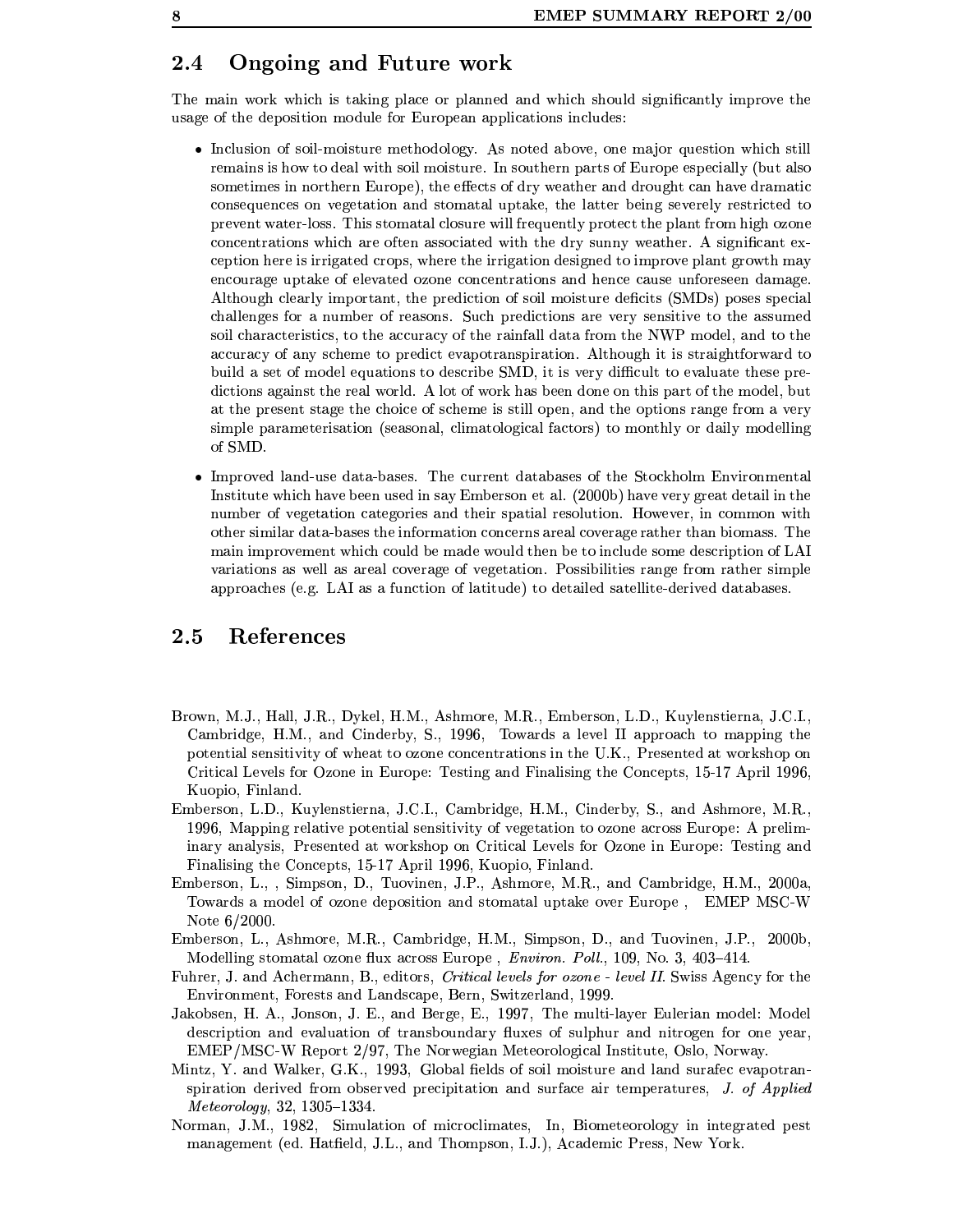- Sandnes Lenschow, H. and Tsyro, S., 2000, Meteorological input data for EMEP/MSC-W air pollution models, Norwegian Meteorological Institute, Oslo, Norway, MSC-W Note 2/2000. Seland, Ø, van Pul, A., Sorteberg, A., and Tuovinen, J.P., 1995, Implemntation of a resistance
- dry deposition module and a variable local correction factor in the lagrangian EMEP model, Technical Report EMEP Note 2/95, EMEP MSC-W, Norwegian Meteorological Institute.
- Tuovinen, J.-P., Aurela, M., and Laurila, T., 1999, Measured and modelled ozone deposition to three different ecosystems in finland, in P. M. Borrell and P. Borrell (eds.), Proceedings of EUROTRAC Symposium 98, WIT press, Southampton, UK, Vol. 2.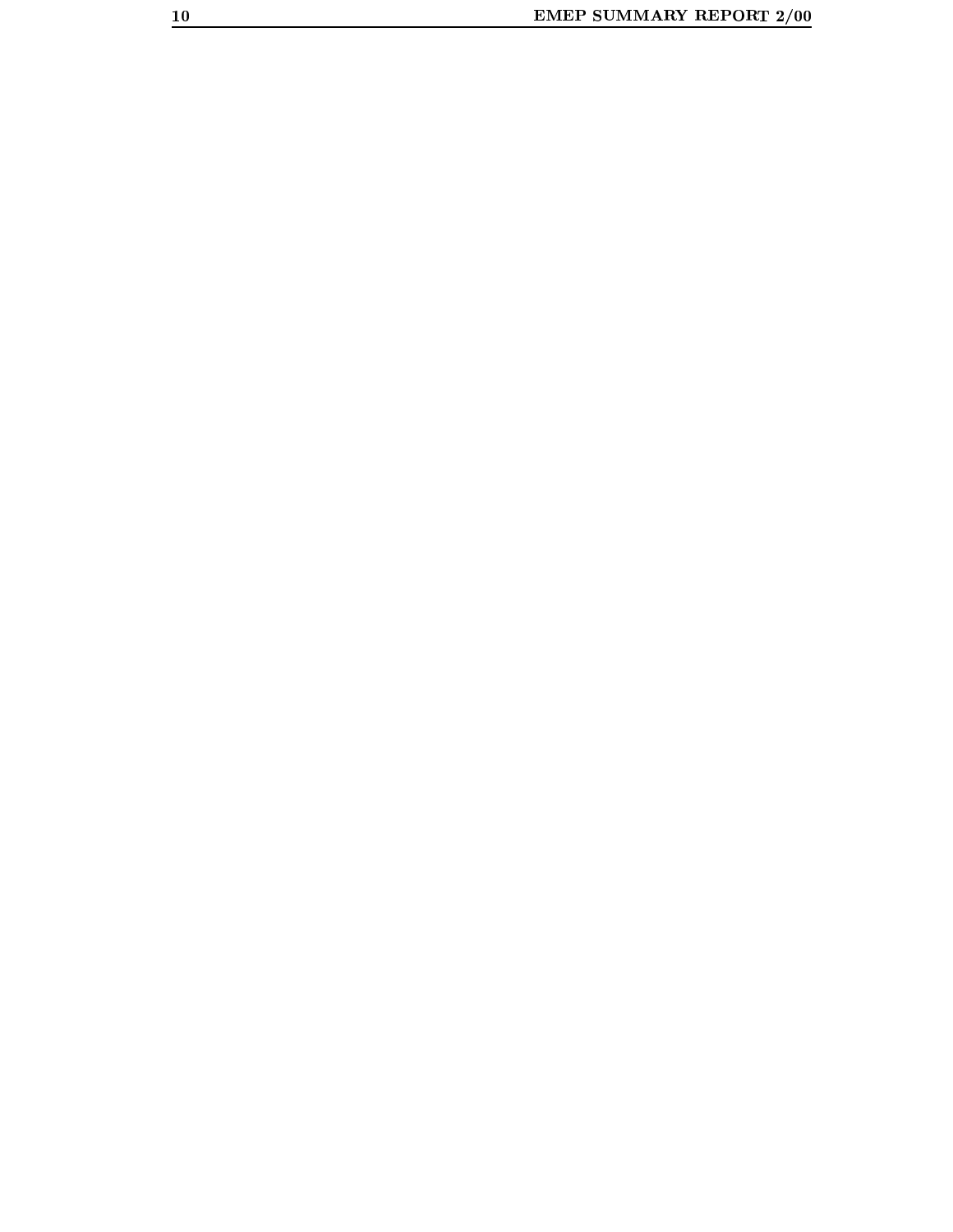## Chapter 3

# Chemical descriptions of isoprene chemistry: influence on ozone

Yvonne Andersson-Sköld and David Simpson

#### Introduction  $3.1$

Isoprene  $(C_5H_8)$  is emitted in large quantities by vegetation (Guenther et al., 1995, Simpson et al., 1995, 1999). Emissions are greatest on those days with high temperatures when ozone formation is most likely, and since this hydrocarbon is very reactive with OH it is expected to contribute to photochemical ozone formation in many regions of Europe.

Isoprene is also by far the most reactive hydrocarbon species in the EMEP oxidant models, and so it is important to evaluate the treatment of this species at regular intervals. For the Lagrangian model the isoprene mechanism (EMEP-PS) is an adapted version of that suggested by Paulson and Seinfeld (1992), see Simpson et al. (1993), Simpson (1995). The EMEP version of this mechanism has 19 species and is therefore rather complex in comparison to the chemistry of other VOC species. To a certain extent this complexity is justified by the importance of isoprene. On the other hand the uncertainties in the emissions of this species are so large that a detailed mechanism may be unwarrented. The Eulerian model (Jonson et al., 1998) uses a much simpler mechanism, based upon Lloyd et al. (1983). This scheme as applied in EMEP (EMEP-L83) has only 4 reactions, and neglects reaction between isoprene and  $NO<sub>3</sub>$  and  $O<sub>3</sub>$ . This chapter reports on work undertaken to compare the current isoprene chemistries with recently developed isoprene mechanisms, with a view to exploring a new isoprene mechanism for use in both EMEP models.

Numerous studies on the chemistry of isoprene and its reaction products have allowed detailed representation of this species in explicit reaction schemes. Among the available oxidation schemes, the most detailed and updated is probably that of the Master Chemical Mechanism (MCM) (Jenkin et al., 1997, Pilling et al., 1999). This isoprene oxidation scheme consists of more than 325 reactions before oxidation products such as glyoxal and methyl glyoxal are formed.

In oxidant models such as those of EMEP MSC-W, the total number of chemical and photochemical reactions are around 120 for all anthropogenically species considered in the model. In all such chemical-transport models, there is a strong need for simplified oxidation schemes for all species, including isoprene and other BVOC.

In the present EMEP oxidant scheme (Simpson et al., 1993, Simpson, 1995), the methodology to reduce the chemical scheme is to replace groups of compounds by representatives, e.g. most heavy alkanes are represented by n-butane, and only the major reaction pathways of n-butane are followed. To reduce the MCM isoprene oxidation mechanism to a mechanism of similar size and behaviour as the EMEP scheme, the most relevant would be to use the same methodology as normally applied in the EMEP model, replacing as many species as possible by representatives already present in the EMEP scheme.

In the MCM isoprene oxidation scheme of Jenkin et al. (1997), the first reaction step gives peroxy radicals which mainly reacts to form oxy radicals, nitrates and peroxides.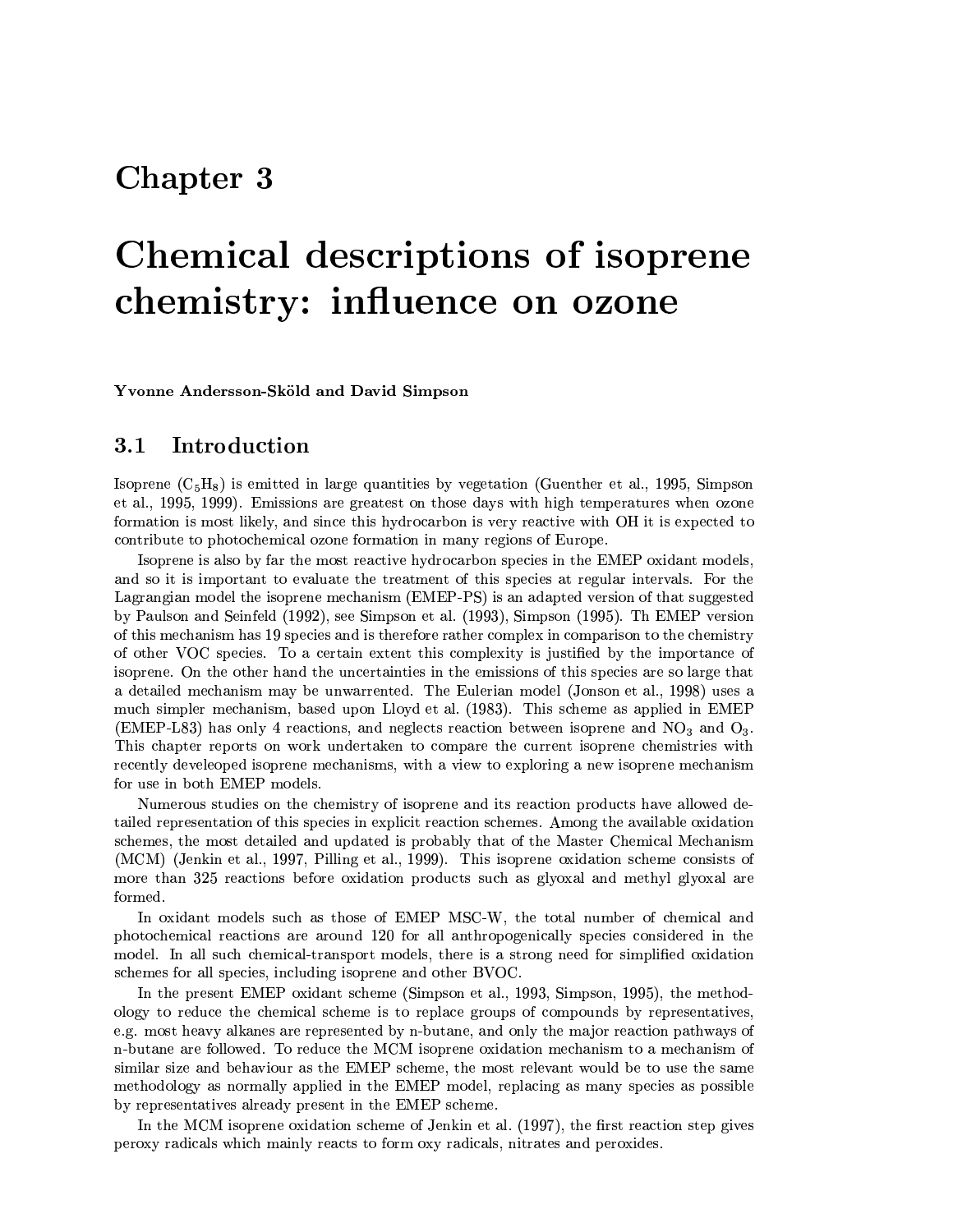The major reaction path gives a peroxy radical, ISOPBO2, from which the alkoxy radical. ISOPBO, produces formaldehyde and methylvinylketone (MVK), 50%. The two major reaction paths, ISOPBO2 and ISOPDO2, give oxy radicals which form formaldehyde and MVK or methacrolein  $(75\%)$ . The remaining paths of oxy radicals form C5-aldehydes which in their next reaction cycle forms MVK or methacrolein as the major products.

|  | $\text{ISOPAO} \rightarrow \text{HC4CCHO} + \text{HO2}$            |  |  |
|--|--------------------------------------------------------------------|--|--|
|  | $\text{ISOPBO} \rightarrow \text{MVK} + \text{HCHO} + \text{HO2}$  |  |  |
|  | $\text{ISOPCO} \rightarrow \text{HC4ACHO} + \text{HO2}$            |  |  |
|  | $\text{ISOPDO} \rightarrow \text{MACR} + \text{HCHO} + \text{HO2}$ |  |  |
|  | where, $MVK = \text{methyl}$ vinyl ketone, $MACR =$                |  |  |
|  | methacrolein, HC4CCHO and HC4ACHO are C5-                          |  |  |
|  | aldehydes, $HCHO = formuladehyde$ .                                |  |  |

Methylvinylketone (MVK) and methacrolein have similar absorption spectras (e.g., p60. Le Bras, 1997), they are both unsaturated (alkene substituted) oxygenates, and their reactivities are fairly similar, (methacrolein is somewhat more reactive than MVK).

To reduce the MCM mechanism to a mechanism of similar size and behaviour as the EMEP scheme the optimal would be to find species already present in the EMEP scheme to be used as representatives for MVK and methacrolein. The most similar species in the EMEP model that could substitute the alkene part of MVK and methacrolein is propene. The remaining part ( $CH<sub>3</sub>O$ ) has to be represented by an oxygenated species. For MVK the remaining part is a ketone which is similar to methylethylketone ( $CH_3COC_2H_5$ , MEK). For methacrolein the remaining part is an aldehyde where the most similar species in the EMEP model is acetaldhyde  $(CH_3CHO)$ .

#### $3.2$ The study

Table 3.1 lists the schemes that have been used to investigate possible alternatives for the EMEP isoprene oxidation scheme. Most of the schemes given are different simplifications of the full MCM isoprene oxidation mechanism. The differences among these schemes are relatively low and can be regarded as tests to find which reactions or reactions products that are crucial to describe the ozone formation due to isoprene oxidation, for realistic conditions.

These schemes have been implemented into the chemical scheme in the IVL photochemical trajectory model (Andersson-Sköld, 1995). Simulations have been done to calculate the contribution to ozone from isoprene by the individual schemes under two different emission conditions. The calculated ozone concentrations have than been compared to the ozone concentrations obtained using the full MCM isoprene oxidation scheme under otherwise similar conditions.

One set of simulations have been done based upon the 'Plume-2' scenario as previously used for comparison studies (Poppe et al., 1996, Kuhn et al., 1998, Andersson-Sköld and Simpson, 1999). The scenario used here, which we call 'Plume-2bio', differs only from Plume-2 in the sense that here the heterogeneous reaction between water and dinitrogen pentoxide has now been included, assumed to occur with a rate of  $5 \times 10^{-6} s^{-1}$  (Simpson et al., 1993), and that isoprene emissions are added. As a daily average this added isoprene emissions corresponds to 12.7% of the anthropogenic NMVOC emissions (by mass), corresponding to the average of the relation between athropogenic emissions and isoprene emissions in western Europe (Simpson et al., 1995). Emissions only take place during daylight hours though, in which case the isoprene emissions, at 25% of the other NMVOC emissions, are responsible for a significant part of the VOC reactivity.

For this study, another situation has been set up to test more NOx rich conditions, by simply increasing the NOx emissions in the model 5 times. (This NOx-rich scenario was also used in Andersson-Sköld and Simpson (1999) and Andersson-Sköld and Holmberg (2000).

#### **Results and discussion**  $3.3$

The simulated concentration of ozone using the full MCM isoprene oxidation scheme implemented into the IVL oxidation scheme are seen as a function of time in Figure 3.1 for the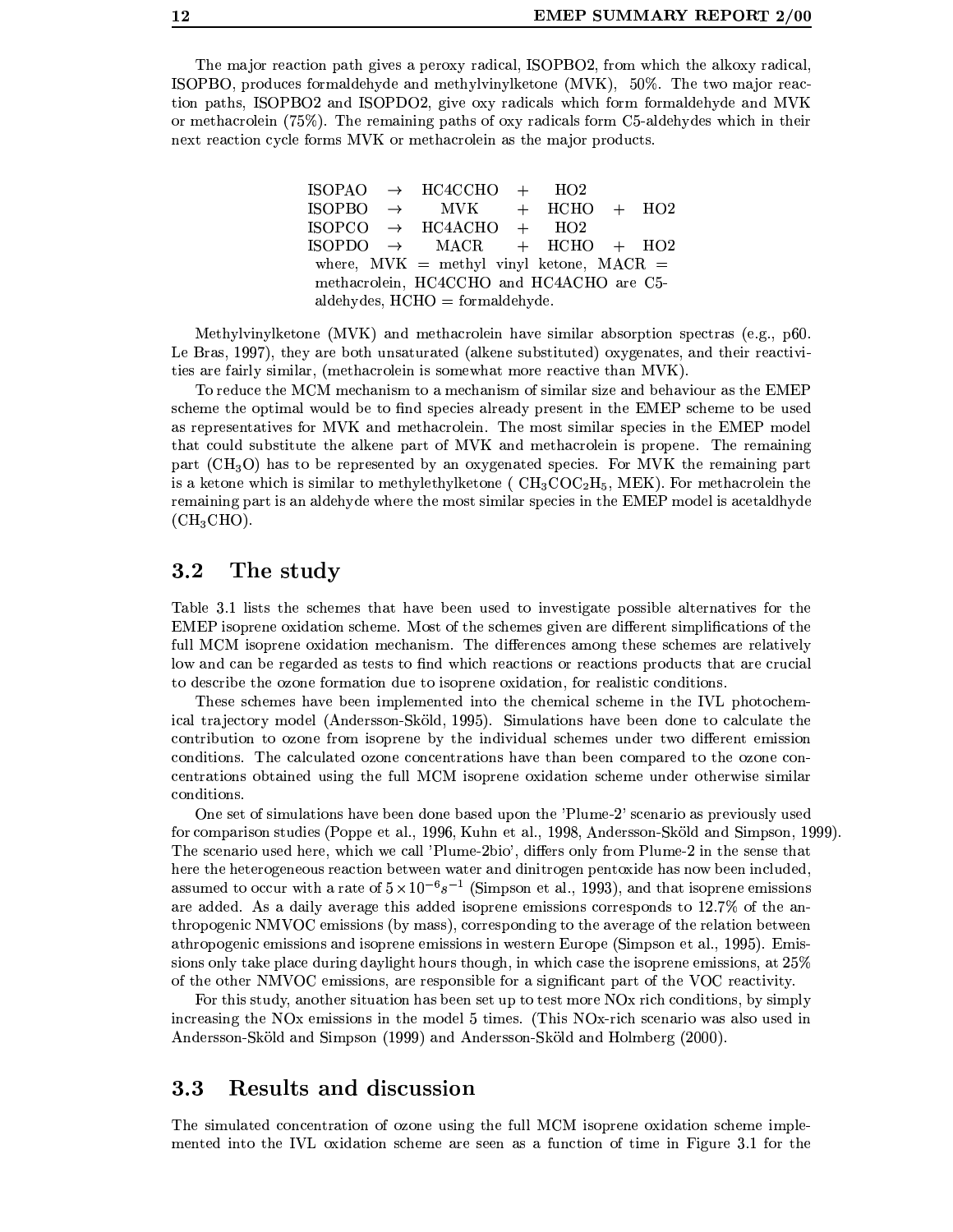Table 3.1: Chemical schemes investigated as candidates for possible simplified alternatives for isoprene.

- $S1a)$ EMEP-PS (Paulson and Seinfeld, 1992, Simpson et al., 1993)
- $S1b$ ) EMEP-L83 - scheme of Lloyd et al. (1983) as applied by Jonson et al. (1998)

Derived from MCM

- S<sub>2</sub>) only the route forming ISOPBO2 in the MCM isoprene oxidation scheme
- $S3)$ only the route forming ISOPDO2 in the MCM isoprene oxidation scheme
- S4) only formation of ISOPBO2 in the initial reaction, and the degradation products of ISOPBO2 are represented by only CH3COC2H5, C3H6, HCHO also the chemistries of ozone and the nitrate radical have been simplified to have these species as representative products
- $S5)$ only formation of ISOPBO2 in the initial reaction, and the degradation products of ISOPBO2 are represented by CH3COC2H5, C3H6, HCHO. The ozone and nitrate radical chemistries have been kept as in the MCM oxidation scheme
- $S6)$ as in 5) but the nitrate radical reaction with isoprene has been completely inactivated.
- S7) as in 4) but the representatives are CH3COC2H5, C3H6, HCHO, CH3CHO
- S8) only formation of ISOPDO2 in the initial reaction, and the degradation products of ISOPBO2 are represented by only methacroleine, CH3COC2H5, C3H6, HCHO and CH3CHO also the chemistries of ozone and the nitrate radical have been simplified to have these species as representative products
- S9) as S8) but the nitrate radical reaction with isoprene has been completely inactivated.
- S<sub>10</sub>) Simplified version of S8)
- $S<sub>11</sub>$ only formation of ISOPDO2 in the initial reaction, and the degradation products of ISOPBO2 are represented by only CH3COC2H5, C3H6, HCHO and CH3CHO also the chemistries of ozone and the nitrate radical have been simplified to have these species as representative products
- $S12)$ simplified version of S11)
- $S13)$ simplified version of S12)

Propene-based systems

- S<sub>14</sub>) propene is used as representative for isoprene
- $S15)$ the products in the isoprene reaction are the as the products of propene

Other

 $S16$ ) Stockwell et al. (1997)

Plume-2bio case. Ozone levels simulated with and without isoprene emissions in the European base case are given.

In Figure 3.2 the difference between the ozone concentrations simulated with and without isoprene are given for a number of chemical schemes. Table 3.2 summarises these  $\Delta$ ozone values for all schemes after 12, 48 and 96 hours. In the simulation referred to as the isoprene base case the full MCM scheme has been used to describe the oxidation of isoprene. From Figures 3.1-3.2 a contribution to ozone from isoprene to ozone under those conditions is seen but is not very high. Although the contribution to ozone is low it can be seen that the chemical description matters when assessing the changes. The best agreement between the isoprene base case and the more simplified schemes is found using the very simple schemes which are simplifications of the Route D in the MCM mechanism, schemes S12 and S13.

In Figure 3.3 a selection of mechanisms have been tested under similar conditions but with  $5 \times$ NOx. As can be seen the change in ozone is now much more significant, up to 30 pbb, and all schemes give similar results. Considering the small deviations that do exist, the internal order varies from the base case simulation. Here the best fit between simplifications and the full MCM isoprene oxidation mechanism is seen for the EMEP-Paulson and Seinfeld (1992) mechanism. Very good agreements are also found for the simplified route S12, and the more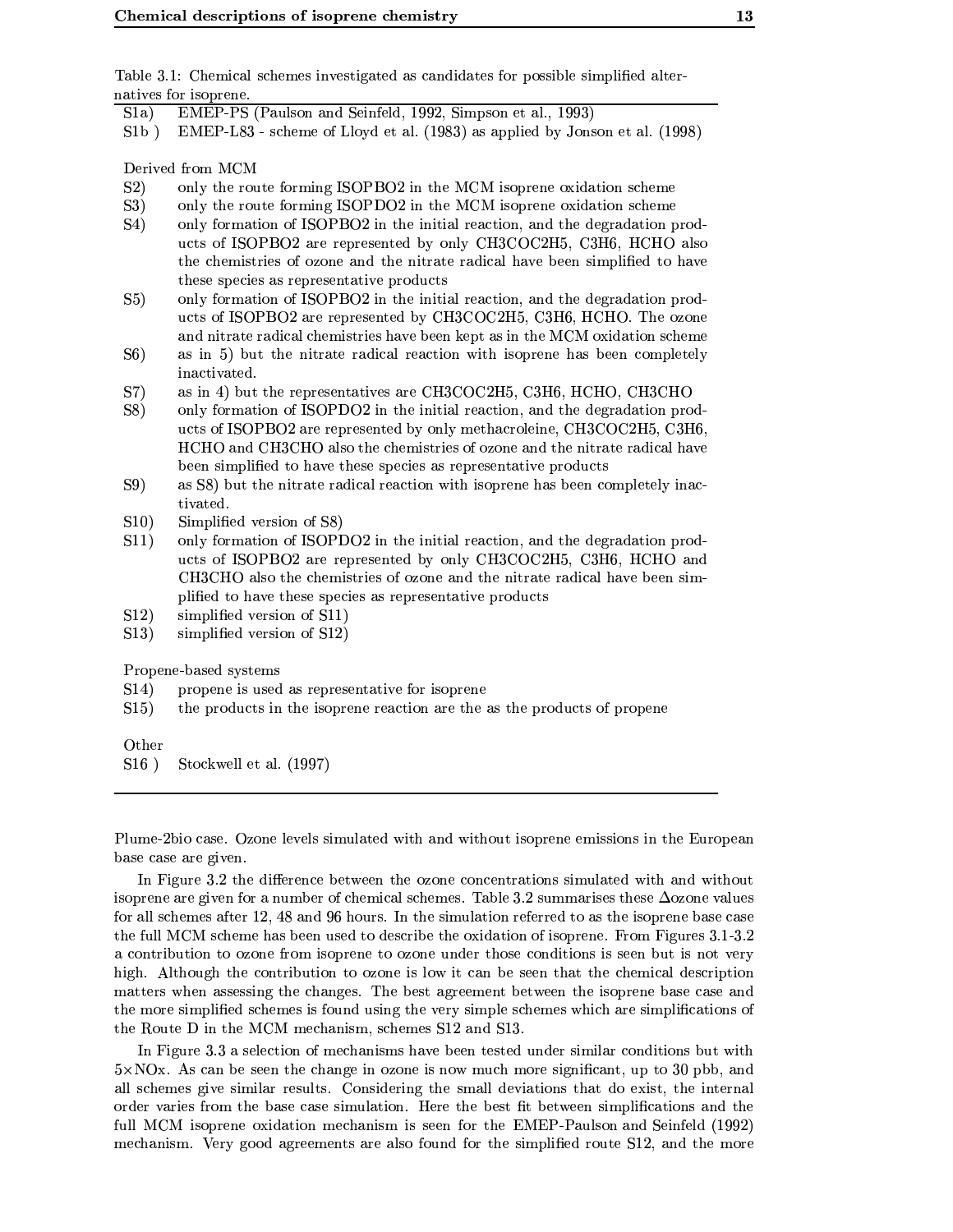| $\alpha$ 1001 - 12, 10 $\alpha$ 110 00 1100110, 101 |                             | <b>Promote</b> Province |      |  |  |  |
|-----------------------------------------------------|-----------------------------|-------------------------|------|--|--|--|
| Scheme                                              | $\Delta$ ozone values (ppb) |                         |      |  |  |  |
|                                                     | 12 <sub>h</sub>             | 48 h                    | 96 h |  |  |  |
|                                                     |                             |                         |      |  |  |  |
| MСМ                                                 | $-0.26$                     | 0.99                    | 2.67 |  |  |  |
| S1a (EMEP-PS)                                       | $0.24\,$                    | $3.20\,$                | 5.78 |  |  |  |
| S2                                                  | $-0.15$                     | $1.66\,$                | 3.93 |  |  |  |
| S3                                                  | $-0.36$                     | 0.33                    | 1.64 |  |  |  |
| S4                                                  | $0.11\,$                    | 4.21                    | 6.82 |  |  |  |
| S5                                                  | 0.08                        | 2.19                    | 3.89 |  |  |  |
| S <sub>6</sub>                                      | 0.16                        | 3.67                    | 5.31 |  |  |  |
| S7                                                  | 0.02                        | 4.08                    | 6.85 |  |  |  |
| S8                                                  | $-0.16$                     | 2.39                    | 4.02 |  |  |  |
| S <sub>9</sub>                                      | $-0.08$                     | 2.28                    | 3.78 |  |  |  |
| S10                                                 | $-0.13$                     | 2.42                    | 4.78 |  |  |  |
| S11                                                 | $-0.09$                     | 2.30                    | 4.46 |  |  |  |
| $\operatorname{S12}$                                | $-0.07$                     | $0.70\,$                | 2.05 |  |  |  |
| $\mathrm{S}13$                                      | -0.07                       | 0.71                    | 2.05 |  |  |  |
| S14                                                 | 0.08                        | 1.94                    | 3.15 |  |  |  |
| $\operatorname{S15}$                                | $0.36\,$                    | 4.08                    | 6.86 |  |  |  |

Table 3.2: Calculated  $\Delta$ ozone values with 16 chemical schemes, after 12, 48 and 96 hours. For plume-2 scenario

complex complete routes B and D (Schemes S2and S3).

The MCM chemical mechanism has been chosen as the reference isoprene oxidation scheme. It is the most explicit scheme, although there are however, other published schemes available (e.g. Stockwell et al., 1997, Paulson and Seinfeld, 1992). It is also intersting to compare the two EMEP mechanismms, EMEP-PS and EMEP-L83. In Figures 3.4-3.5 a comparison of the simulated ozone concentrations are given for the European base case and the corresponding  $5 \times$ NO $x$  scenarios respectively using these schemes.

Under the two emission conditions investigated here it is clear that the simpler schemes tested here give ozone contributions similar to those of the more complex schemes, and that deviations are small when isoprene contributes significantly to ozone formation.

The conclusion therefore would be that most of the schemes presented in Figure 3.3 can be used to estimate the ozone formation from isoprene under European conditions. If possible the full MCM isoprene mechanism is recommended, but for advanced meteorological models requiring condensed chemical schemes the smallest scheme, e.g. schemes S11 or S12, or EMEP-L83, could be alternatives. Further investigations are, however, required to consider different emissions conditions and also the formation of other compounds such as the carbonyls. As shown in chapter 4 there are significant differences in the performance of the EMEP Lagrangian and Eulerian models as comapred to HCHO measurements, and a plausible explanation might be that the different isoprene chemistries are responsible for this.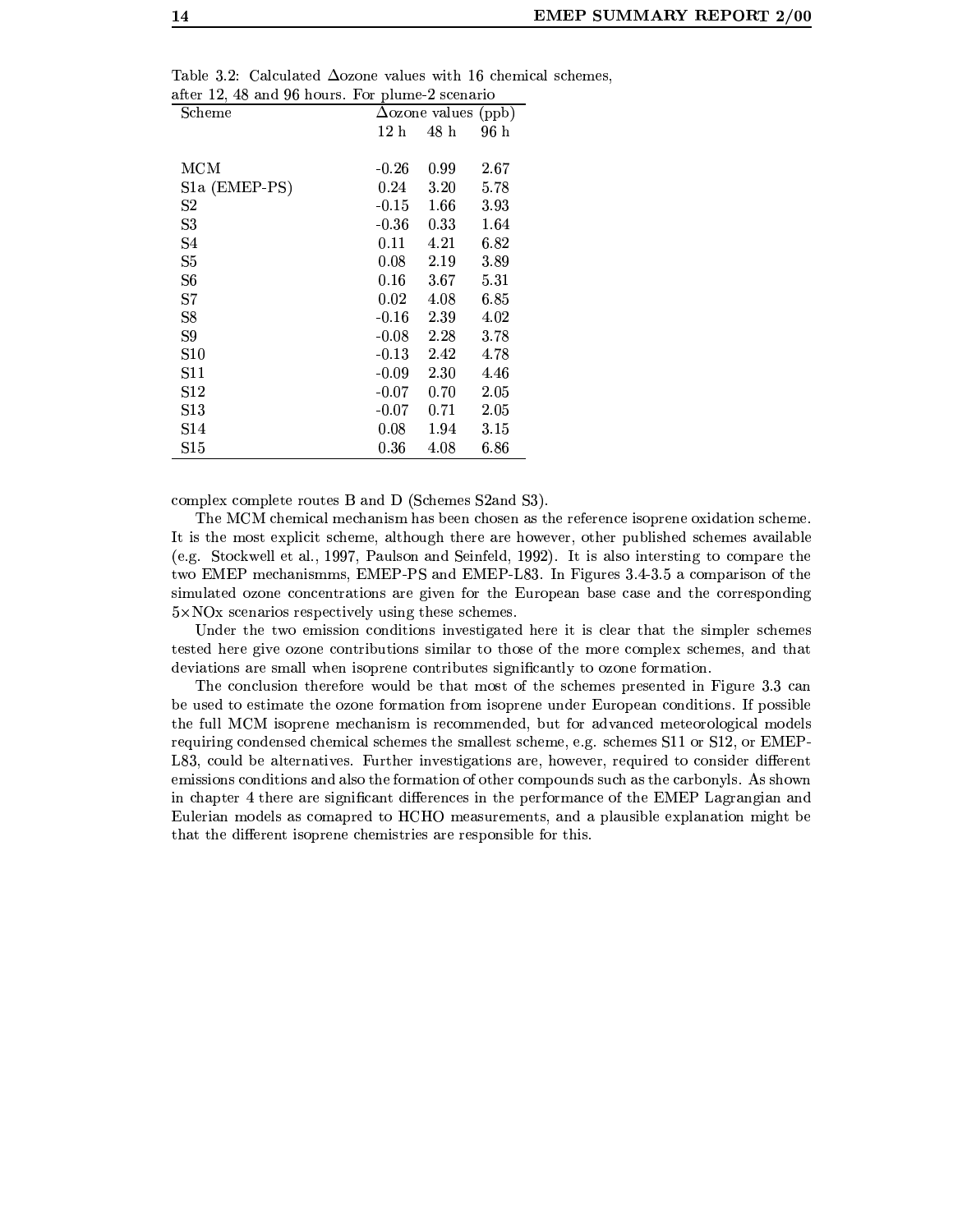

Figure 3.1: Simulated concentrations of ozone for the plume-2bio scenario, with and without isoprene emissions (see text). The base-case uses IVL-model chemistry, the +isoprene case uses chemistry from MCM2.



Figure 3.2: Simulated extra ozone concentrations with different isoprene mechanisms, plume- $2{\rm bio}$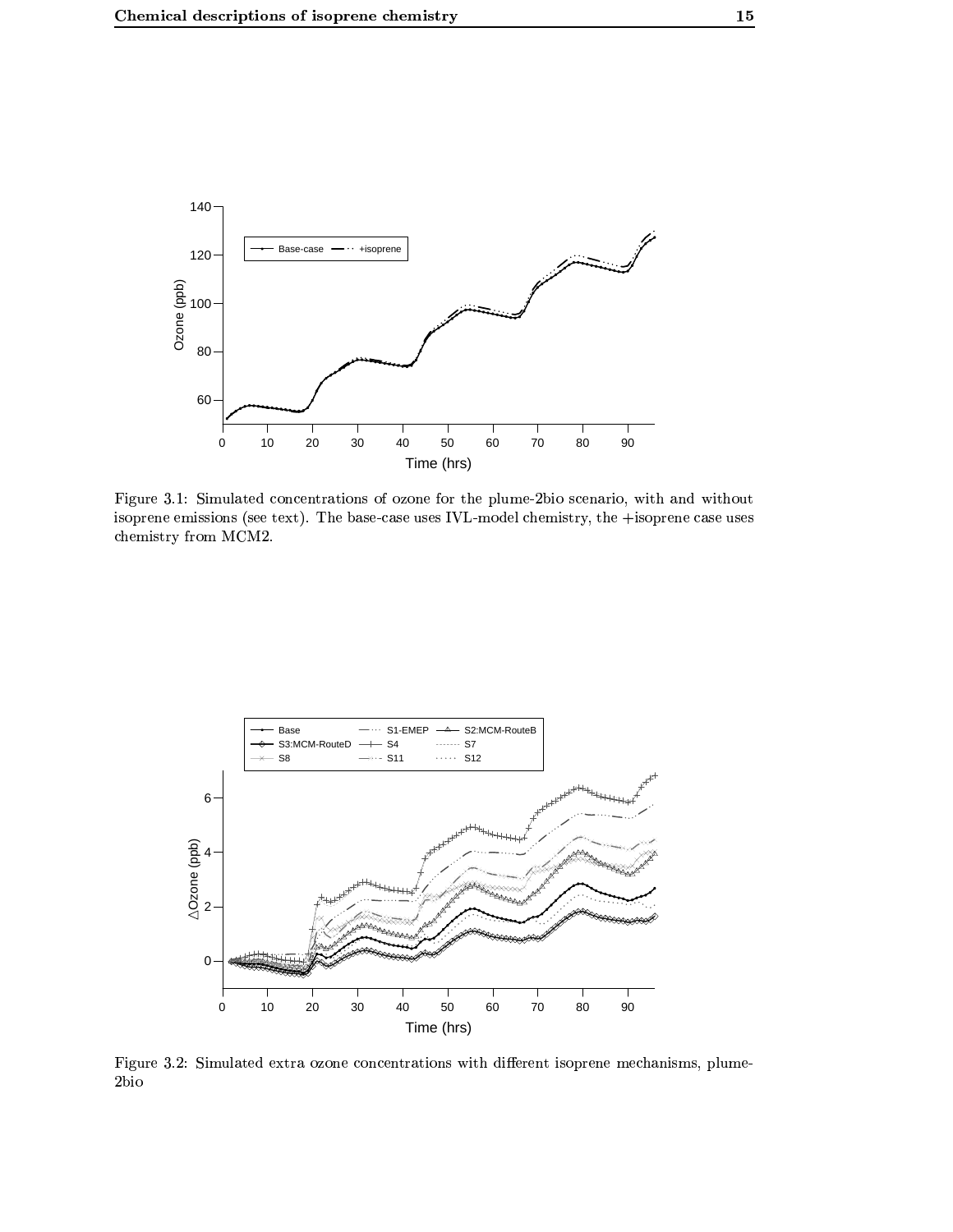

Figure 3.3: Simulated extra ozone concentrations with different mechanisms for isoprene, with 5×NO<sub>x</sub> emissions.



Figure 3.4: Comparison of EMEP-PS, MCM and Stockwell chemistries, Plume-2bio simulation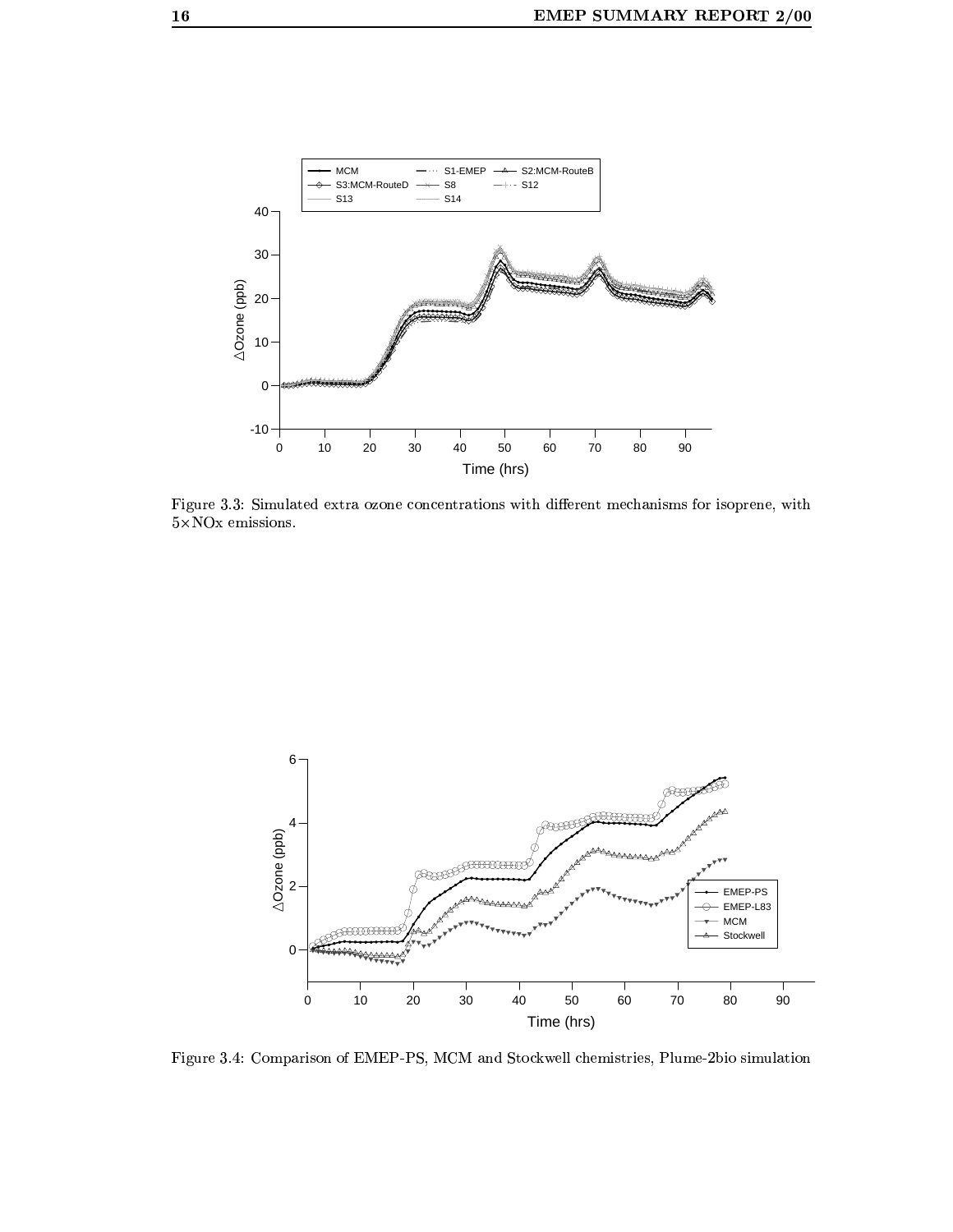

Figure 3.5: Simulated extra ozone concentrations with different isoprene mechanisms with  $5{\times} \text{NOx}$  emissions.